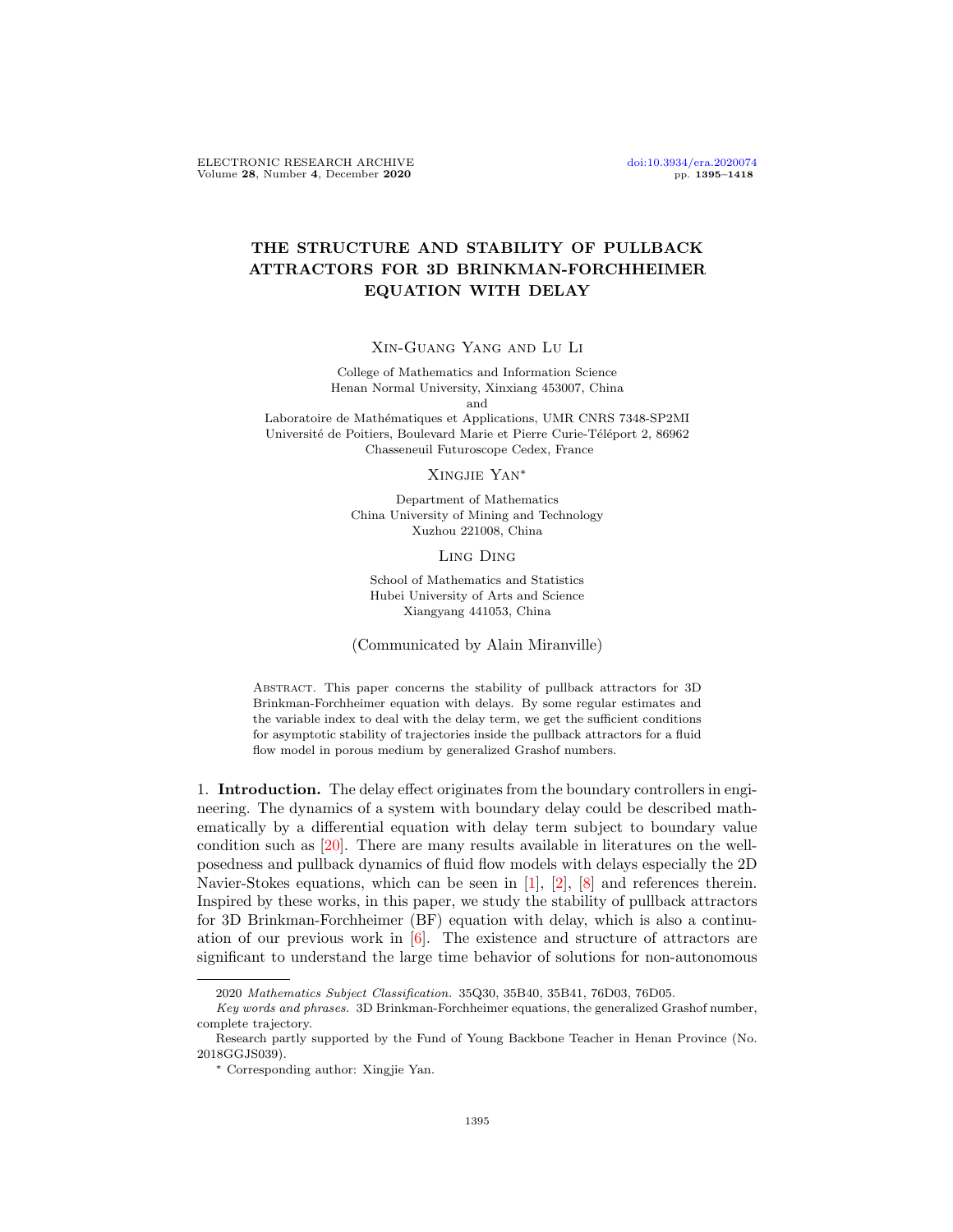evolutionary equations. Furthermore, the asymptotic stability of trajectories inside invariant sets determines many important properties of trajectories. The 3D Brinkman-Forchheimer equation with delay is given below:

<span id="page-1-0"></span>
$$
\begin{cases}\n\frac{\partial u}{\partial t} - \nu \Delta u + \alpha u + \beta |u| u + \gamma |u|^2 u + \nabla p = f(t, u_t) + g(x, t), \\
\nabla \cdot u = 0, \\
u(t, x)|_{\partial \Omega} = 0, \\
u|_{t=\tau} = u_{\tau}(x), \ x \in \Omega, \\
u_{\tau}(\theta, x) = u(\tau + \theta, x) = \phi(\theta), \ \theta \in (-h, 0), \ h > 0.\n\end{cases}
$$
\n(1)

Here,  $(x,t) \in \Omega \times \mathbb{R}^+$  with  $\Omega \subset \mathbb{R}^3$  be a bounded domain with sufficiently smooth boundary  $\partial \Omega$ .  $u = (u_1, u_2, u_3)$  is the velocity vector field, p is the pressure,  $\nu > 0$ and  $\alpha > 0$  denotes the Brinkman kinematic viscosity and the Darcy coefficients respectively,  $\beta > 0$  and  $\gamma > 0$  are the Forchheimer coefficients, the external force  $g(x,t) \in L^2_{loc}(\mathbb{R};H)$  is a locally square integrable function and the delay term is considered either

(1). a general delay  $f(t, u_t)$  with  $u_t : [-h, 0] \to H$  defined as  $u_t = u(t + s)$  which denotes constant, variable and distributed delays, see Caraballo and Real [\[1\]](#page-22-0), [\[2\]](#page-22-1).

or

(2). the special application of  $f(t, u_t)$  as a sub-linear operator

<span id="page-1-1"></span>
$$
f(t, u_t) = F(u(t - \rho(t)))
$$
\n(2)

for a smooth function  $\rho(\cdot)$  defined in Section [4,](#page-16-0) which satisfies subadditive and positive homogeneous property with second variable component, see Mar´ın-Rubio and Real [\[8\]](#page-22-2).

The BF equation describes the conservation law of fluid flow in a porous medium that obeys the Darcy's law. The physical background of 3D BF model can be seen in  $[14]$ ,  $[9]$ ,  $[18]$ ,  $[19]$ . For the dynamic systems of problem  $(1)$  without delay, i.e.,  $f(t, u_t) = 0$ , we can refer to [\[6\]](#page-22-3), [\[10\]](#page-22-6), [\[15\]](#page-22-7), [\[16\]](#page-23-3), [\[21\]](#page-23-4) and literature therein for the existence of global weak solution and attractors. For the problem [\(1\)](#page-1-0) with delay  $f(t, u_t)$ , the global existence of mild solution, continuous dependence on initial data and the minimal family of pullback attractors have been obtained in [\[6\]](#page-22-3). In addition, the upper semi-continuous property of pullback attractors as delay vanishes has been proved by virtue of some regular estimates. Furthermore, as a special application of the delay  $f(t, u_t)$ , the pullback dynamics of problem [\(1\)](#page-1-0) with sub-linear operator [\(2\)](#page-1-1) has also been shown. However, the asymptotic stability of trajectories inside pullback attractors is still open. Motivated by [\[3\]](#page-22-8) and [\[17\]](#page-23-5), applying regularity for weak solution and iteration technique with variable indices, we present some sufficient conditions with the generalized Grashof number to achieve the stability of pullback attractors in this paper. The main features and results can be summarized as follows.

(a) For problem [\(1\)](#page-1-0) with delay  $f(t, u_t)$ , we use the regular estimate to achieve an upper bound of Grashof number, which implies the exponential stability of trajectories inside pullback attractors. The proof does not depend on initial data with more regularity, see Section [3.](#page-2-0) Here we use, the delay  $f(t, u_t)$  in problem [\(1\)](#page-1-0) can be the constant, variable and distributed delays  $F(u(t-h))$ ,  $F(u(t-\rho(t)))$  and  $\int_{-h}^{0} k(t,s)u(t+s)ds$  respectively, here  $F(\cdot)$  is an appropriate function, see  $[1]$ ,  $[2]$ .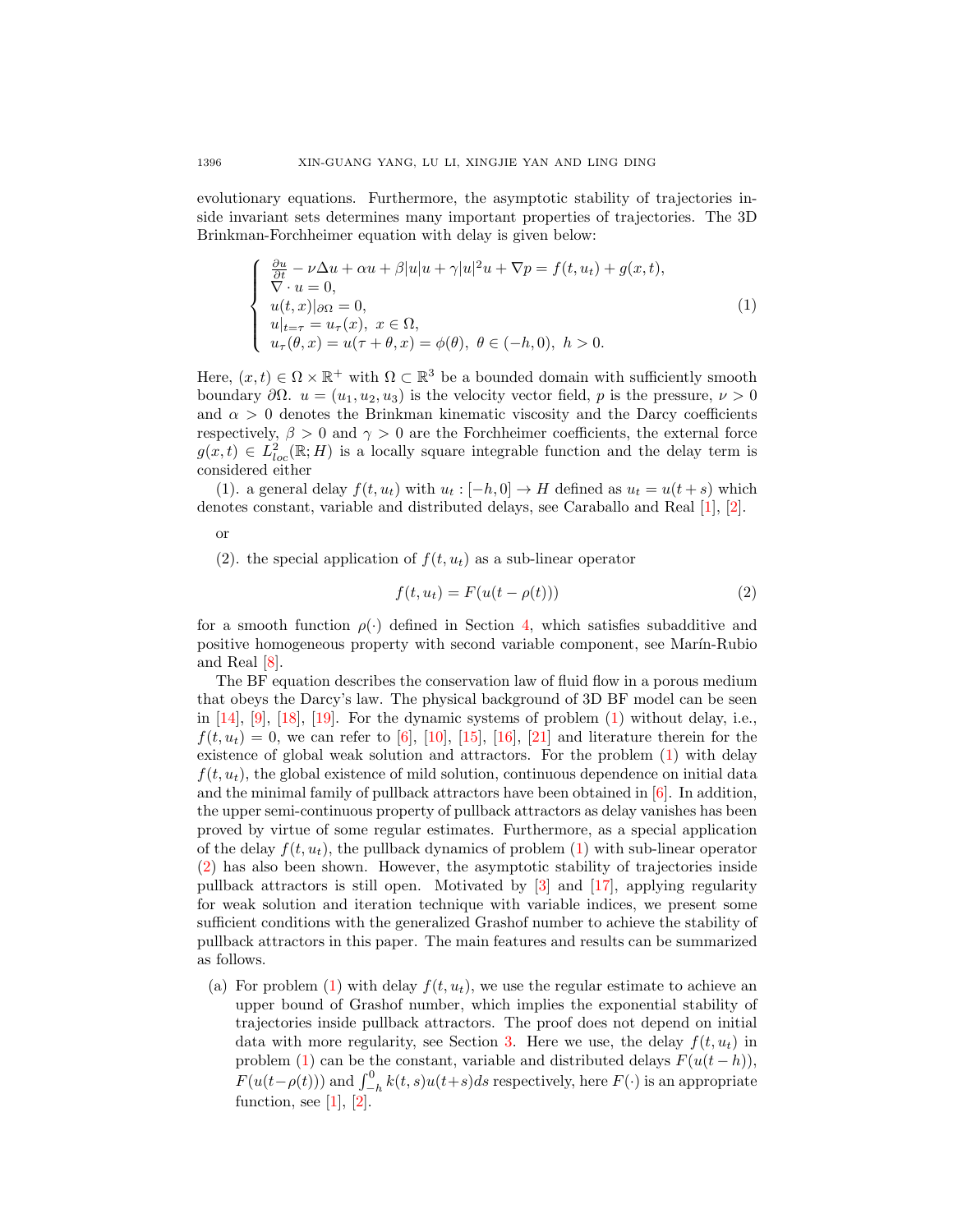- (b) For problem [\(1\)](#page-1-0) with special application of  $f(t, u_t)$  as the sub-linear operator, the variable indices have been introduced to deal with nonlinear term  $\beta|u|u+$  $\gamma |u|^2u$  and sub-linear operator by iterative argument, see Section [4.](#page-16-0)
- (c) The asymptotic stability of trajectories inside pullback attractors is further research of the results established in [\[6\]](#page-22-3). However, the stability of pullback attractors for [\(1\)](#page-1-0) with infinite delay is still unknown.

2. Preliminary. In this section, we give some notations and the equivalent abstract form of [\(1\)](#page-1-0) in this section.

Denoting  $E := \{u | u \in (C_0^{\infty}(\Omega))^3, divu = 0\}, H$  is the closure of E in  $(L^2(\Omega))^3$ topology,  $\|\cdot\|_H$  and  $(\cdot, \cdot)$  denote the norm and inner product in H respectively. V is the closure of set E in  $(H^1(\Omega))^3$  topology,  $\|\cdot\|_V$  and  $((\cdot,\cdot))$  denote the norm and inner product in V respectively.  $H'$  and  $V'$  are dual spaces of H and V respectively. Clearly,  $V \hookrightarrow H \equiv H' \hookrightarrow V'$ ,  $H'$  and  $V'$  are dual spaces of H and V respectively, where the injection is dense, continuous. The norm  $\|\cdot\|_*$  denotes the norm in  $V'$ ,  $\langle \cdot, \cdot \rangle$  be the dual product in V and V'. Let P be the Helmholz-Leray orthogonal projection from  $(L^2(\Omega))^3$  onto the space H, we define  $A := -P\Delta$  as the Stokes operator with domain  $D(A) = (H^2(\Omega))^3 \bigcap V$  and  $\lambda$  is the first eigenvalue of A, the sequence  $\{\omega_j\}_{j=1}^{\infty}$  is an orthonormal system of eigenfunctions of A, and  $\{\lambda_j\}_{j=1}^{\infty}$  (0 <  $\lambda_1 \leq \lambda_2 \leq \cdots$ ) are eigenvalues of A corresponding to the eigenfunctions  $\{\omega_j\}_{j=1}^{\infty}$ , see more details in [\[13\]](#page-22-9).

By the Helmholz-Leray projection defined above, [\(1\)](#page-1-0) can be transformed to the abstract equivalent form

<span id="page-2-1"></span>
$$
\begin{cases}\n\frac{\partial u}{\partial t} + \nu A u + P(\alpha u + \beta |u|u + \gamma |u|^2 u) = Pf(t, u_t) + Pg(t, x), \\
u|_{\partial \Omega} = 0, \\
u|_{t=\tau} = u_\tau(x), \\
u_\tau(\theta, x) = \phi(\theta, x) \text{ for } \theta \in (-h, 0),\n\end{cases}
$$
\n(3)

then we show our results for [\(3\)](#page-2-1) with  $f(t, u_t)$  as either general case or its special case  $F(u(t - \rho(t)))$  in Sections [3](#page-2-0) and [4,](#page-16-0) respectively.

We also define some Banach spaces on delayed interval as  $C_H = C([-h, 0]; H)$ ,  $C_V = C([-h, 0]; V)$  with the norms

$$
\|\phi\|_{C_H} = \sup_{\theta \in [-h,0]} \|\phi(\theta)\|_H, \ \ \|\phi\|_{C_V} = \sup_{\theta \in [-h,0]} \|\phi(\theta)\|_V,
$$

respectively. The Lebesgue integrable spaces on delayed interval can be denoted as  $L_H^p = L^p(-h, 0; H)$ ,  $L_V^p = L^p(-h, 0; V)$ . The product space is defined as  $X_H =$  $C([\tau-h,T];H)\times C([\tau,T];H)$  and  $M_H=H\times (C_H\cap L^2_V)$  for purpose of phase space in next sections.

## <span id="page-2-0"></span>3. The asymptotic stability of trajectories inside pullback attractors for [\(1\)](#page-1-0) with delay  $f(t, u_t)$ .

3.1. Assumptions. Some assumptions on the external forces and parameters which will be imposed in our main results are the following:

 $(H_f)$  The function  $f : \mathbb{R} \times C_H \to H$  satisfies:

- (a) For any  $\xi \in C_H$ , the function  $f(\cdot,\xi)$  is measurable and  $f(\cdot,0) \equiv 0$ .
- (b) There exists a  $L_f > 0$  such that

$$
|| f(t,\xi) - f(t,\eta)||_H \leq L_f ||\xi - \eta||_{C_H}, \text{ for } \xi, \eta \in C_H.
$$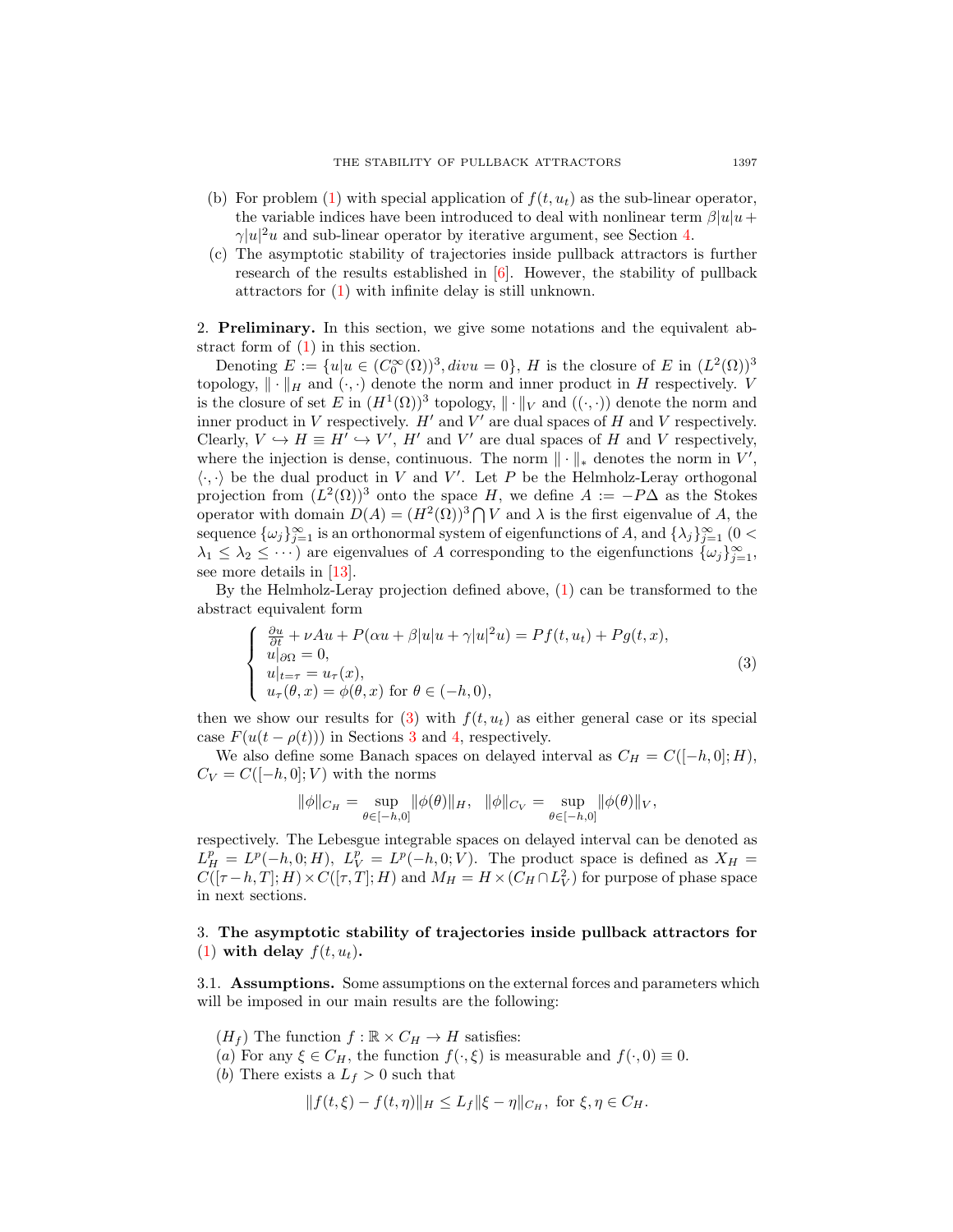1398 XIN-GUANG YANG, LU LI, XINGJIE YAN AND LING DING

(c) There exists 
$$
C_f > 0
$$
, such that for all  $u, v \in C([\tau - h, t]; H)$ 

$$
\int_{\tau}^{t} \|f(r, u_r) - f(r, v_r)\|_{H}^{2} dr \leq C_f^2 \int_{\tau - h}^{t} \|u(r) - v(r)\|_{H}^{2} dr, \text{ for } \tau \leq t.
$$
 (4)

 $(H_g)$  The function  $g(\cdot, \cdot) \in L^2_{loc}(\mathbb{R}, V')$  satisfies that there exists  $\eta > 0$  such that

$$
\int_{-\infty}^{t} e^{\eta s} \|g(s, \cdot)\|_{V'}^2 ds < \infty.
$$
 (5)

holds for any  $t \geq \tau$ .

(H<sub>0</sub>) The coefficients satisfy  $\alpha + 3\beta + 2\gamma - \eta - \frac{2C_f^2}{\alpha}e^{\eta h} \ge 0$ .

# 3.2. Some retarded integral inequalities.

<span id="page-3-2"></span>**Lemma 3.1.** (The Gronwall inequality with differential form) Let  $m(\cdot) \in C^1[\mathbb{R}^+,$  $\mathbb{R}^+$ ,  $v(\cdot)$ ,  $h(\cdot) \in C[\mathbb{R}^+, \mathbb{R}^+]$  and

$$
\frac{d}{dt}m(t) \le v(t)m(t) + h(t), \ m(t = \tau) = m_{\tau}, \ t \ge \tau.
$$
\n
$$
(6)
$$

Then

$$
m(t) \le m_{\tau} e^{\int_{\tau}^{t} v(s)ds} + \int_{\tau}^{t} h(s) e^{\int_{s}^{t} v(\sigma)d\sigma} ds, \ t \ge \tau. \tag{7}
$$

In this part, we shall present some retarded integral inequalities from Li, Liu and Ju [\[5\]](#page-22-10). Consider the following retarded integral inequalities:

<span id="page-3-0"></span>
$$
||y(t)||_X \le E(t,\tau)||y_\tau||_X + \int_{\tau}^t K_1(t,s)||y_s||_X ds + \int_t^{\infty} K_2(t,s)||y_s||_X ds + \rho,
$$
  
  $\forall t \ge \tau,$  (8)

where E,  $K_1$  and  $K_2$  are non-negative measurable functions on  $\mathbb{R}^2$ ,  $\rho \geq 0$  denotes a constant. Let X be a Banach space with spatial variable, based on the retarded Banach space above, then we use  $\|\cdot\|_{C_X}$  denotes the norm of space  $C([-h, 0]; X)$ for some  $h \geq 0$ ,  $y(t) \geq 0$  is a continuous function defined on  $C([-h,T];X)$ ,  $y_t(s)$  $y(t + s)$  for  $s \in [-h, 0].$ 

Let  $\mathcal{L}(E, K_1, K_2, \rho) = \{y \in C([-h, T]; X)| y \ge 0 \text{ and satisfies the inequality } (8)\},\$  $\mathcal{L}(E, K_1, K_2, \rho) = \{y \in C([-h, T]; X)| y \ge 0 \text{ and satisfies the inequality } (8)\},\$  $\mathcal{L}(E, K_1, K_2, \rho) = \{y \in C([-h, T]; X)| y \ge 0 \text{ and satisfies the inequality } (8)\},\$ and

$$
\kappa(K_1, K_2) = \sup_{t \ge \tau} \Big( \int_{\tau}^t K_1(t, s) ds + \int_t^{\infty} K_2(t, s) ds \Big).
$$

We assume that

$$
\lim_{t \to +\infty} E(t+s, s) = 0 \tag{9}
$$

<span id="page-3-1"></span>uniformly with respect to  $s \in \mathbb{R}^+$ . Moreover, we suppose that  $\kappa(K_1, K_2) < +\infty$ . **Lemma 3.2.** (The retarded Gronwall inequality) Denoting  $\vartheta = \sup_{t \ge s \ge \tau} E(t, s)$  and  $\kappa = \kappa(K_1, K_2)$ , then we have the following estimates: (1) If  $\kappa$  < 1, then for any R,  $\varepsilon > 0$ , there exists  $T > 0$  such that

$$
||y_t||_X < \mu \rho + \varepsilon,\tag{10}
$$

for  $t > \tilde{T}$  and all bounded functions  $y \in \mathcal{L}(E, K_1, K_2, \rho)$  with  $||y_0||_X \leq R$ , where  $\mu = \frac{1}{1-\kappa}.$ 

(2) If  $\kappa < \frac{1}{1+\vartheta}$ , then there exist M,  $\lambda > 0$  which are independent on  $\rho$  such that  $||y_t||_X \le M||y_0||_Xe^{-\lambda t} + \gamma \rho, \quad t \ge \tau$  (11)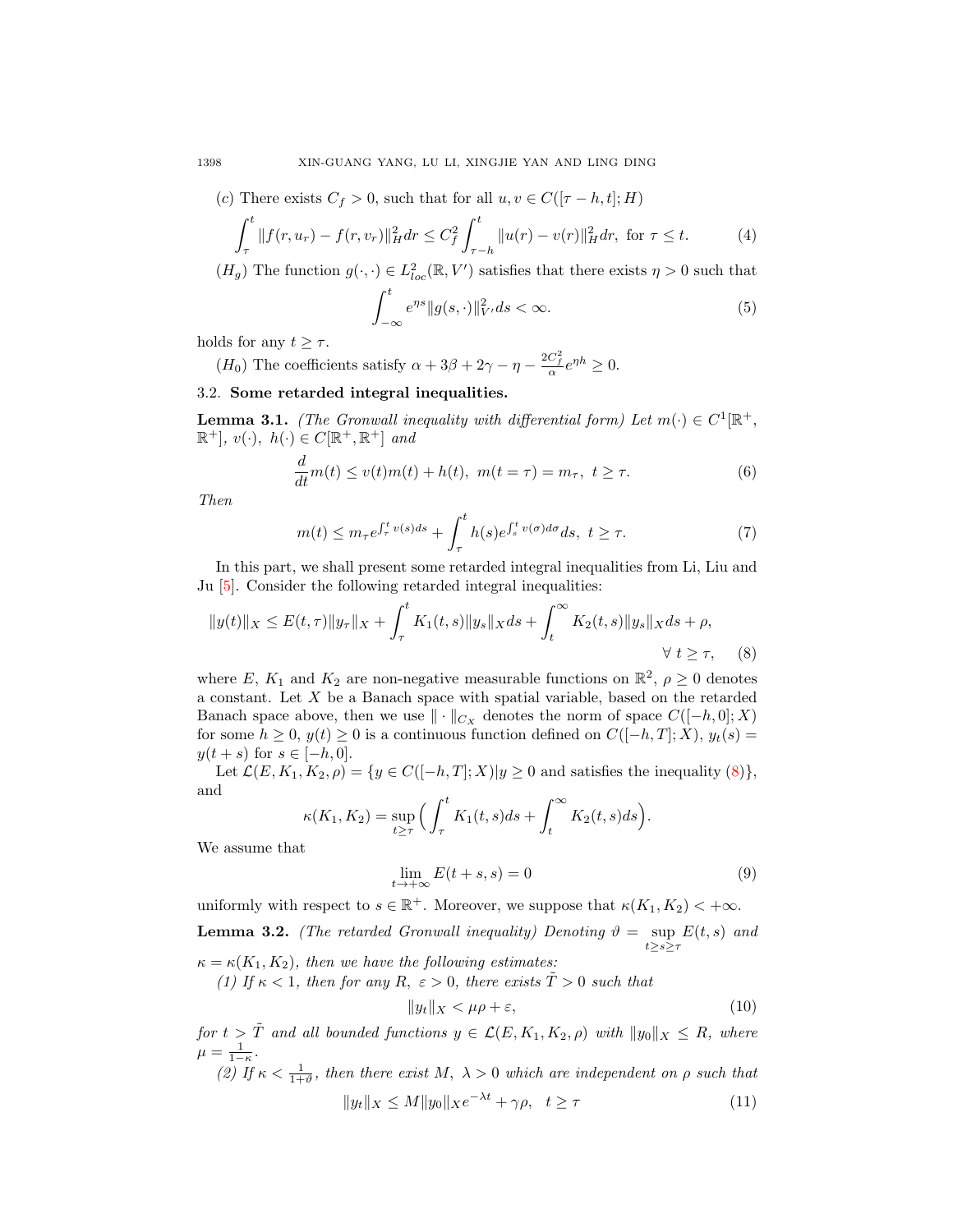for all bounded functions  $y \in \mathcal{L}(E, K_1, K_2, \rho)$ , where  $\gamma = \frac{\mu+1}{1-\kappa c}$  and  $c = \max\{\frac{\vartheta}{1-\kappa}, 1\}$ . (3) If  $\kappa < \frac{1}{1+\vartheta}$ , then the solution reduces to trivial for the occasion  $\kappa c < 1$ .

Proof. See Li, Liu and Ju [\[5\]](#page-22-10).

 $\Box$ 

**Remark 1.** (The special case:  $K_2 = 0$ ) Denote  $(K_1, K_2) = (K_1, 0)$  and let  $\vartheta$ , κ, μ, γ be the constants defined in Lemma [3.2.](#page-3-1) Then we have the similar estimates as in Lemma [3.2.](#page-3-1)

<span id="page-4-3"></span>3.3. Well-posedness. The minimal family of pullback attractors will be stated here in preparation for our main result.

#### • Some inequalities

<span id="page-4-2"></span>**Lemma 3.3.** (1) (See [\[7\]](#page-22-11), [\[11\]](#page-22-12)) Assume that  $\beta \geq 2$ , then for any  $a, b \in \mathbb{R}^n$ , we have

$$
(|a|^{\beta-2}a-|b|^{\beta-2}b)\cdot (a-b)\geq \gamma_0|a-b|^{\beta},
$$

where  $\gamma_0 > 0$  is a constant which is determined by the volume of domain and its dimension, such as  $\min \gamma_0 = \frac{1}{2} 6^{-\frac{\beta}{2}}$  in a 3-dimensional smooth domain.

(2) The following  $C_q$ -inequality holds

$$
|x^{q} - y^{q}| \leq Cq(|x|^{q-1} + |y|^{q-1})|x - y|
$$

for the integer  $q \geq 2$ .

#### • Well-posedness

<span id="page-4-1"></span>**Theorem 3.4.** Assume that the external forces  $q(t, x)$  and  $f(t, u_t)$  satisfy the hypothesis  $(H_g)$  and  $(H_f)$ , the initial data  $(u_\tau, \phi) \in M_H = H \times (C_H \cap L_V^2)$  and  $(H_0)$ are also true. Then there exists a unique global weak solution  $u = u(\cdot, \tau, u_\tau, \phi) \in$  $C([\tau-h,T];H)\cap L^2(\tau,T;V)\cap L^4(\tau,T;\mathbf{L}^4(\Omega))$  of equation [\(1\)](#page-1-0) on  $[\tau-h,T]$ .

Proof. Step 1. Existence of local approximate solution.

By the property of the Stokes operator A, the sequence of eigenfunctions  $\{w_i, i =$  $1, 2, \dots$  of the Stokes operator is an orthonormal complete basis of H formed by elements of  $V \cap (H^2(\Omega))^3$  such that

$$
Aw_i = \lambda_i w_i, \ i = 1, 2, \cdots.
$$
\n<sup>(12)</sup>

Let  $H_m = span{w_1, w_2, \cdots, w_m}$ ,  $P_m : H \to H_m$  be a projection, then the approximate solutions can be written as  $u_m(t) = \sum_{m=1}^{m}$  $j=1$  $h_{jm}(t)w_j$  (where  $h_{jm}(t)$  =  $(v_m(t), w_i)$  is to be determined) which solve the problem

<span id="page-4-0"></span>
$$
\begin{cases}\n(\partial_t u_m, w_j) + \nu (\nabla u_m, \nabla w_j) + (\alpha u_m + \beta |u_m|u_m + \gamma |u_m|^2 u_m, w_j) \\
= (f(t, u_{mt}), w_j) + \langle g, w_j \rangle, \\
u_m(\tau) = P_m u_\tau = u_{\tau m}, \\
u_{m\tau}(\theta, x) = P_m \phi(\theta) = \phi_m(\theta) \text{ for } \theta \in [-h, 0],\n\end{cases}
$$
\n(13)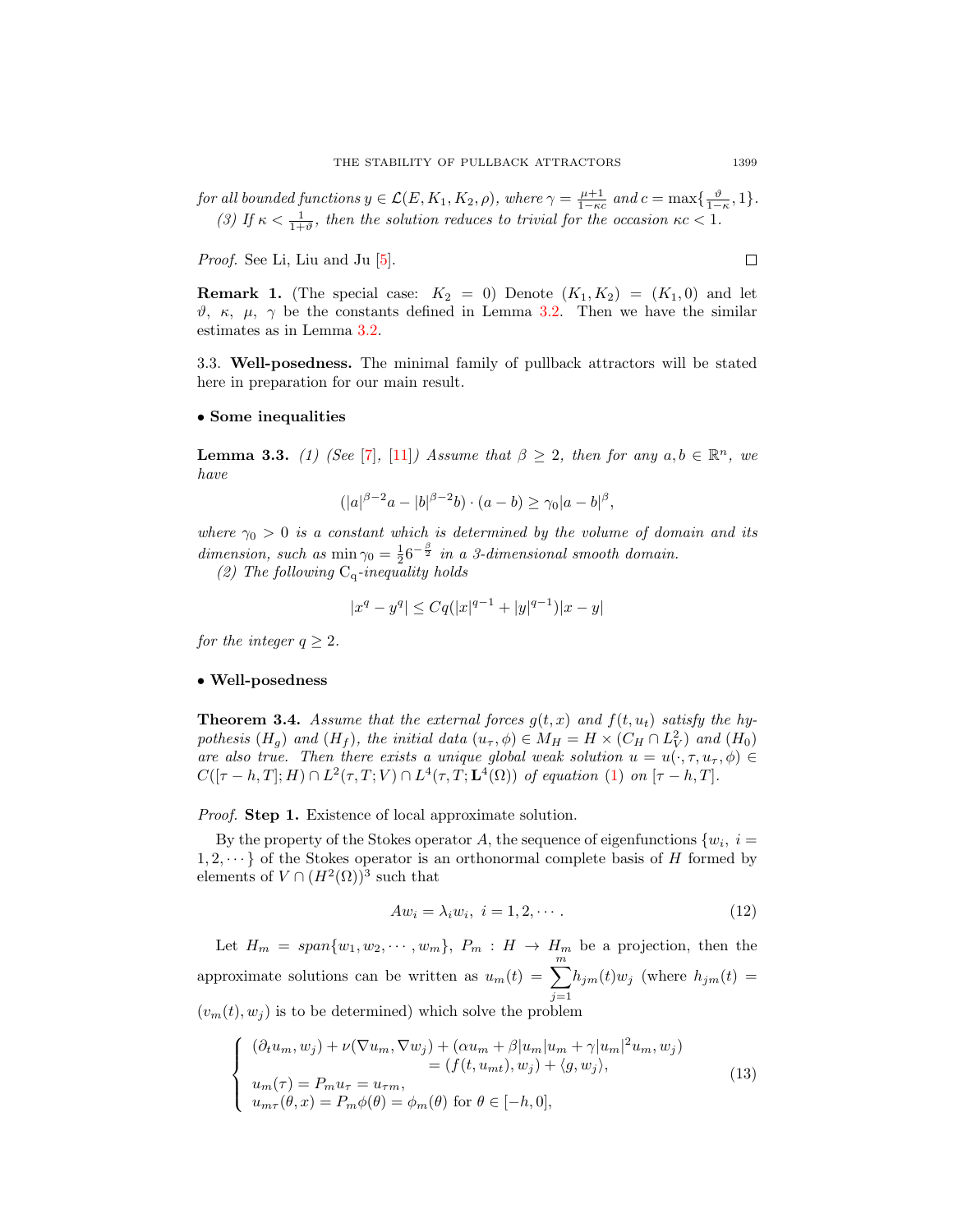Then it is easy to check that [\(13\)](#page-4-0) is equivalent to an ordinary differential equations with unknown variable function  $h_{jm}(t)$ . By the Cauchy-Peano Theorem of ordinary differential equation, the problem [\(13\)](#page-4-0) possesses a local solution over the time interval  $[0, t_m]$ .

Step 2. Uniform estimates of approximate solutions.

Multiplying [\(13\)](#page-4-0) by  $h_{jm}(t)$ , and then summing from  $j = 1$  to m, it yields

$$
\frac{1}{2}\frac{d}{dt}\|u_m\|_{H}^{2} + \nu\|u_m\|_{V}^{2} + \alpha\|u_m\|_{H}^{2} + \beta\|u_m\|_{L^{3}(\Omega)}^{3} + \gamma\|u_m\|_{L^{4}(\Omega)}^{4}
$$
\n
$$
\leq |(g(t) + f(s, u_{mt}(s)), u_m)|
$$
\n
$$
\leq \alpha\|u_m\|_{H}^{2} + \frac{\nu}{2}\|u_m\|_{V}^{2} + \frac{1}{2\nu}\|g(t)\|_{V'}^{2} + \frac{1}{4\alpha}\|f(t, u_{mt})\|_{H}^{2}.
$$
\n(14)

Integrating in time, using the hypotheses on  $f(\cdot, \cdot)$  and  $g(t, x)$ , by the Young inequality, we get

$$
||u_m||_H^2 + \nu \int_\tau^t ||u_m||_V^2 ds + 2\beta \int_\tau^t ||u_m||_{\mathbb{L}^3(\Omega)}^3 ds + 2\gamma \int_\tau^t ||u_m||_{\mathbb{L}^4(\Omega)}^4 ds
$$
  
\n
$$
\leq ||u_\tau||_H^2 + \frac{C_f^2}{4\alpha} \int_{-h}^0 ||\phi(s)||_H^2 ds + \frac{1}{2\nu} \int_\tau^t ||g(s)||_{V'}^2 ds + \frac{C_f^2}{4\alpha} \int_\tau^t ||u_m||_H^2 ds.
$$
\n(15)

Using the Gronwall Lemma of integrable form, we conclude that

 ${u<sub>m</sub>}$  is bounded in the space

$$
L^{\infty}(\tau, T; H) \cap L^{2}(\tau - h, T; V) \cap L^{3}(\tau, T; \mathbb{L}^{3}(\Omega)) \cap L^{4}(\tau, T; \mathbb{L}^{4}(\Omega)).
$$

Step 3. Compact argument and passing to limit for deriving the global weak solutions.

In this step, we shall prove  $\{u_m\}$  has a strong convergence subsequence by the Aubin-Lions Lemma along with the uniformly bounded estimate of  $\frac{du_m}{dt}$  in  $L^2(0,T;V')$ . By the estimates of  $u_m$  above step and continuous embedding  $V \hookrightarrow$  $\mathbb{L}^p(\Omega)$  with  $p \in [1,6]$  for three dimension, we can obtained that  $|u_m|u_m \in L^2(\tau,T;H)$ and  $|u_m|^2 u_m \in L^2(\tau, T; H)$ . From the equation

$$
\frac{du_m}{dt} = -\nu Au_m - \alpha u_m - \beta |u_m| u_m - \gamma |u_m|^2 u_m + P(g(t) + f(t, u_{mt})) \tag{16}
$$

and assumptions  $(H_f)$  and  $(H_g)$ , we can see that  $\{du_m/dt\}$  is bounded in  $L^2(\tau,T;$  $V^{\prime}$ ).

By virtue of the Aubin-Lions Lemma, we obtain that  ${u<sub>m</sub>}$  has a strong convergent subsequence (also denoted as  $\{u_m\}$  without confusion) with  $u \in L^2(\tau-h, T; V)$ and  $du/dt \in L^2(\tau, T; V')$  such that

$$
\begin{cases}\nu_m(t) \to u(t) \text{ weakly}^* \text{ in } L^{\infty}(\tau, T; H), \nu_m(t) \to u(t) \text{ strongly in } L^2(\tau, T; H), \nu_m(t) \to u(t) \text{ weakly in } L^2(\tau, T; V), \ndu_m/dt \to du/dt \text{ weakly in } L^2(\tau, T; V'), \nf(\cdot, u_m.) \to f(\cdot, u.) \text{ weakly in } L^2(\tau, T; H), \nu_m \to u(t) \text{ weakly in } L^3(\tau, T; \mathbb{L}^3(\Omega)), \nu_m \to u(t) \text{ weakly in } L^4(\tau, T; \mathbb{L}^4(\Omega))\n\end{cases}
$$
\n(17)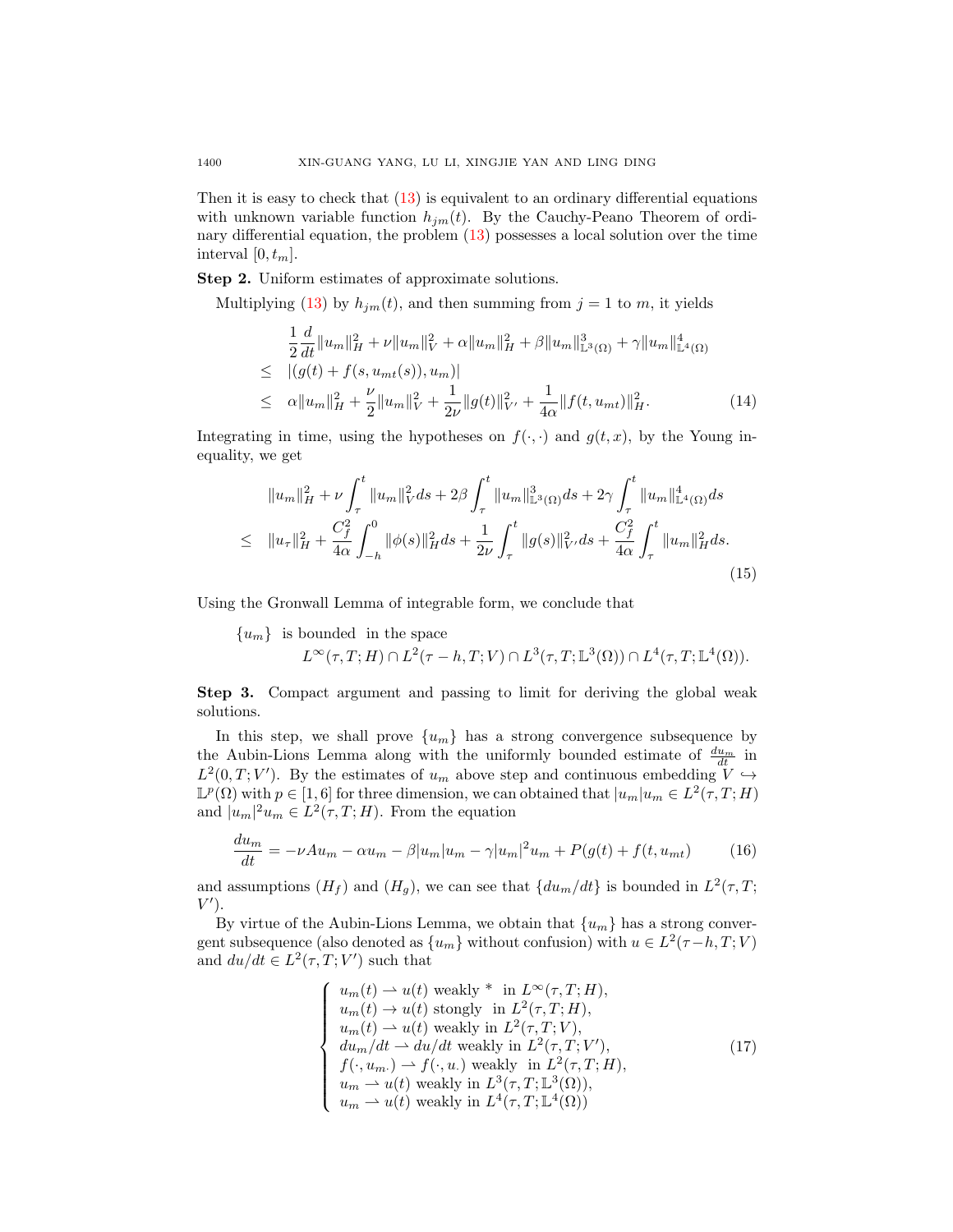which coincides with the initial data  $u_m(\tau) = P_m u_\tau \to u(\tau) = u_\tau$  and  $\phi_m(s) \to$  $\phi(s)$ .

For the purpose of passing to limit in [\(13\)](#page-4-0), denoting  $v = u_m - u$ , we point out that we can deal with the nonlinear terms as the following novelty. Since  $w_j$  is an eigenfunction of Stokes operator, we claim that

$$
\int_{\tau}^{T} (\beta |u_m|u_m - \beta |u|u, w_j) ds
$$
  
\n
$$
\leq C_{\lambda_1} \beta \|u_m\|_{L^4(\tau, T; \mathbb{L}^4(\Omega))}^4 \|u_m - u\|_{L^4(\tau, T; \mathbb{L}^4(\Omega))}^4
$$
  
\n
$$
+ C\beta \|u_m - u\|_{L^\infty(\tau, T; H)} \|u\|_{L^2(\tau - h, T; H)}^2
$$

and

$$
\int_{\tau}^{T} (\gamma |u_m|^2 u_m - \gamma |u|^2 u, w_j) ds
$$
\n
$$
\leq C\gamma \|u_m\|_{L^2(\tau, T; V)}^2 \|u_m - u\|_{L^4(\tau, T; \mathbb{L}^4(\Omega))}^4
$$
\n
$$
+C\gamma \|u_m - u\|_{L^4(\tau, T; \mathbb{L}^4(\Omega))}^4 (\|u\|_{L^2(\tau - h, T; V)}^2 + \|u_m\|_{L^4(\tau, T; \mathbb{L}^4(\Omega))}^4) \tag{18}
$$

and the convergence of delayed external force  $f(t, u_{mt})$  can be verified by the hypotheses.

Thus, passing to the limit of  $(13)$ , we conclude that u is at least one of global weak solutions for problem [\(1\)](#page-1-0).  $\Box$ 

### • The regularity

<span id="page-6-1"></span>**Proposition 1.** Assume that the external forces  $g(t)$  and  $f(t, u_t)$  satisfy the hypothesis  $(H_g)$  and  $(H_f)$ , the initial data  $(u_\tau, \phi) \in M_H = H \times (C_H \cap L_V^2)$  and  $(H_0)$  are also true. Then the global weak solution u in Theorem [3.4](#page-4-1) has the regular boundedness in  $L^{\infty}(\tau, T; V)$ .

*Proof.* Taking inner product of  $(3)$  with Au, it yields

$$
\frac{1}{2}\frac{d}{dt}\|A^{1/2}u\|_{H}^{2} + \nu\|Au\|_{H}^{2} + \alpha\|A^{1/2}u\|_{H}^{2} \n+ \beta\int_{\Omega}|u|u \cdot A u dx + \gamma\int_{\Omega}|u|^{2}u \cdot A u dx \n= (f(t, u_{t}), Au) + (g(t), Au).
$$
\n(19)

According to Lemma [3.3,](#page-4-2) the nonlinear terms have the following estimates

$$
|\beta(|u|u, Au)| \leq \frac{\nu}{2} ||Au||_H^2 + \frac{\beta}{4\nu} ||u||_{\mathbf{L}^4}^4
$$
\n(20)

and

$$
\gamma \int_{\Omega} |u|^2 u \cdot A u dx = \frac{\gamma}{2} \int_{\Omega} |\nabla (|u|^2)|^2 dx + \gamma \int_{\Omega} |u|^2 |\nabla u|^2 dx \tag{21}
$$

and

$$
(f(t, u_t), Au) + (g(t), Au) \le \frac{1}{2\nu} \|f(t, u_t)\|_H^2 + \frac{1}{2\nu} \|g(t)\|_H^2 + \frac{\nu}{2} \|Au\|_H^2,
$$
 (22)

hence, we conclude that

<span id="page-6-0"></span>
$$
\frac{d}{dt}||A^{1/2}u||_{H}^{2} + 2\alpha||A^{1/2}u||_{H}^{2} + \gamma \int_{\Omega} |\nabla(|u|^{2})|^{2} dx + 2\gamma \int_{\Omega} |u|^{2}|\nabla u|^{2} dx
$$
\n
$$
\leq \frac{\beta}{2\nu}||u||_{\mathbf{L}^{4}}^{4} + \frac{1}{\nu}||f(t, u_{t})||_{H}^{2} + \frac{1}{\nu}||g(t)||_{H}^{2}.
$$
\n(23)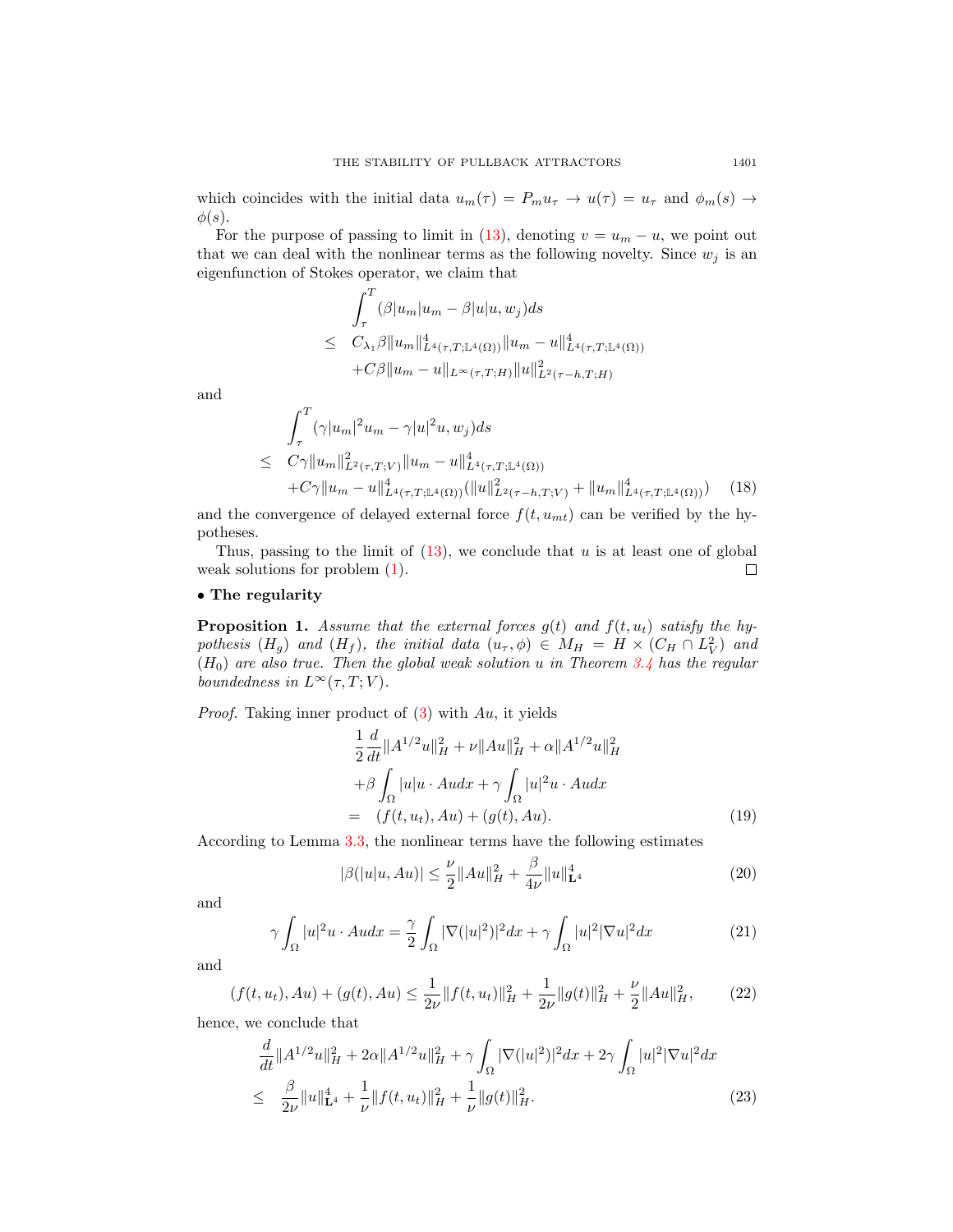Letting  $t - 1 \leq s \leq t$ , neglecting the third and fourth terms on the left hand side of  $(23)$ , integrating  $(23)$  with time variable from s to t, it yields

$$
||A^{1/2}u(t)||_{H}^{2} + 2\alpha \int_{s}^{t} ||A^{1/2}u(r)||_{H}^{2} dr
$$
  
\n
$$
\leq ||A^{1/2}u(s)||_{H}^{2} + \frac{\beta}{2\nu} \int_{s}^{t} ||u(r)||_{L^{4}}^{4} dr
$$
  
\n
$$
+ \frac{2}{\nu} \int_{s}^{t} ||f(r, u_{r})||_{H}^{2} dr + \frac{2}{\nu} \int_{s}^{t} ||g(r)||_{H}^{2} dr
$$
\n(24)

and

$$
\int_{s}^{t} \|f(r, u_r)\|_{H}^{2} dr \le L_{f}^{2} \|\phi(\theta)\|_{L_{H}^{2}}^{2} + L_{f}^{2} \int_{s}^{t} \|u(r)\|_{H}^{2} dr.
$$
 (25)

Then integrating with s from  $t - 1$  to t, using the uniform boundedness of u in Theorem [3.4,](#page-4-1) we deduce that

$$
||A^{1/2}u(t)||_{H}^{2} \leq \int_{t-1}^{t} ||A^{1/2}u(s)||_{H}^{2}ds + \frac{\beta}{2\nu} \int_{t-1}^{t} ||u(r)||_{\mathbf{L}^{4}}^{4}dr + \frac{2L_{f}^{2}}{\nu} ||\phi(\theta)||_{L_{H}^{2}}^{2} + \frac{2L_{f}^{2}}{\nu} \int_{\tau}^{t} ||u(r)||_{H}^{2}dr + \frac{2}{\nu} \int_{t-1}^{t} ||g(r)||_{H}^{2}dr \leq C \Big[ ||\phi||_{L_{H}^{2}}^{2} + ||u_{\tau}||_{H}^{2} \Big] + C \int_{\tau}^{t} ||g||_{H}^{2}ds + \frac{2L_{f}^{2}}{\nu\lambda_{1}} \int_{\tau}^{t} ||u(r)||_{V}^{2}dr,
$$
\n(26)

which means the uniform boundedness of the global weak solution u in  $L^{\infty}(\tau, T; V)$ . The proof has been finished.  $\Box$ 

### • Uniqueness

Proposition 2. Assume the hypotheses in Theorem [3.4](#page-4-1) hold. Then the global weak solution u is unique.

Proof. Using the same energy estimates as above, we can deduce the uniqueness easily, here we skip the details.  $\Box$ 

3.4. Pullback attractors. To description of pullback attractors, the functional space  $M_H = H \times (C_H \cap L_V^2)$  is used as our phase space equipped with the norm  $\|(\xi,\zeta)\|_{M_H} = \|\xi\|_H + \|\zeta\|_{L^2_V} + \|\zeta\|_{C_H}$  for  $(\xi,\zeta) \in M_H$ . Based on the well-posedness, we shall verify the pullback dissipation and asymptotic compactness for the process to achieve the existence of pullback attractors, which also needs the following assumption:

 $(H_1)$  For every  $u \in L^2(\tau - h, T; V)$ , there exists a  $\eta \in (0, \nu \lambda_1)$  which is independent on u such that

$$
\int_{\tau}^{t} e^{\eta s} \| f(s, u_s) \|_{H}^{2} ds < C_f^2 \int_{\tau - h}^{t} e^{\eta s} \| u(s) \|_{H}^{2} ds.
$$
 (27)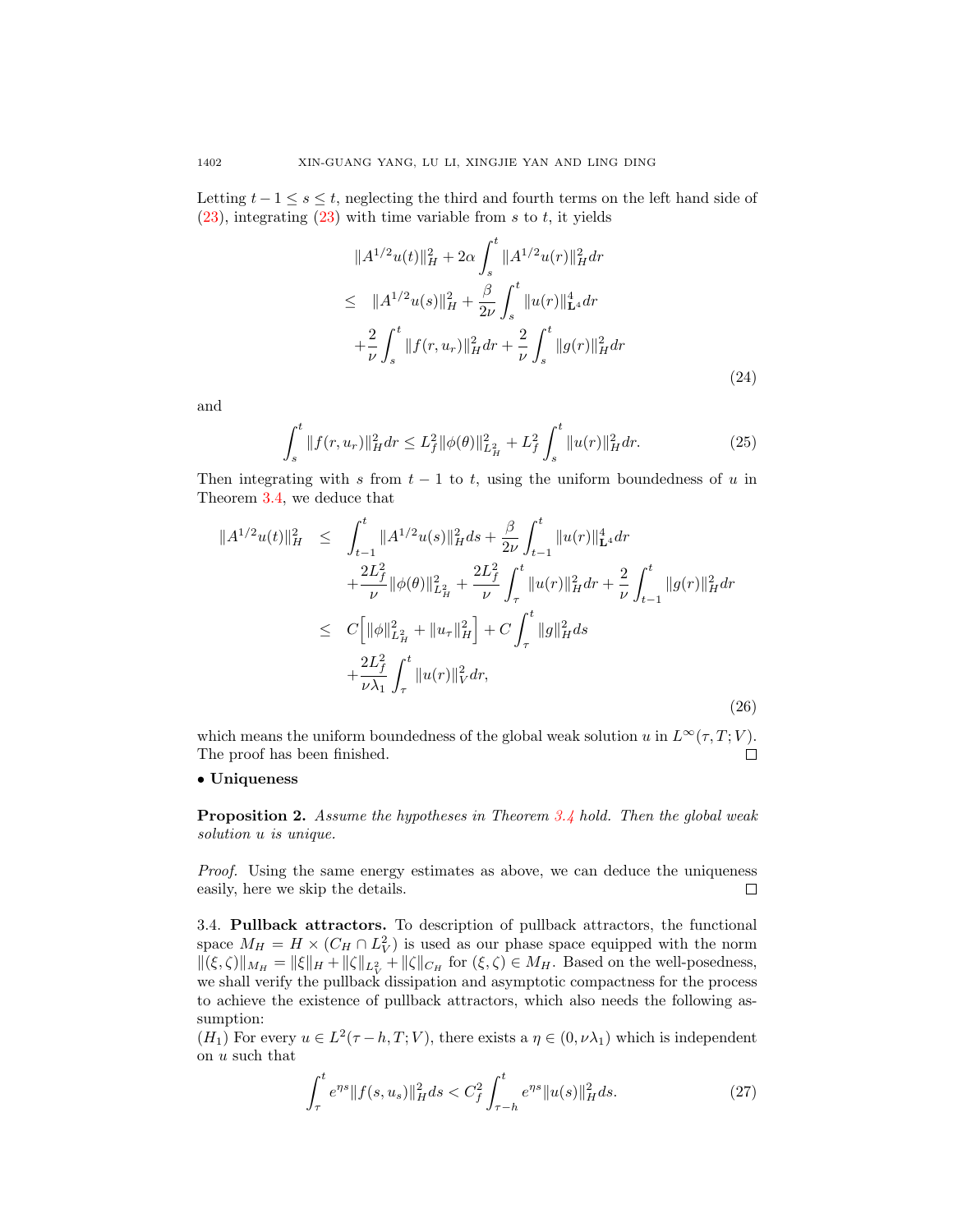for any  $t \leq T$ .

## • The continuous process

<span id="page-8-1"></span>**Proposition 3.** For given  $f : \mathbb{R} \times C_H \rightarrow H$  and  $g \in L^2_{loc}(\mathbb{R}; V')$  satisfying  $(H_f)$ ,  $(H_q)$ ,  $(H_1)$  and  $(H_0)$ . Then, the solution of problem [\(1\)](#page-1-0) generates a biparametric family of mappings  $U(t, \tau) : M_H \to M_H$  by  $U(t, \tau)(u_\tau, \phi) = (u(t), u_t)$ , which is a continuous process.

## • Pullback dissipation

<span id="page-8-0"></span>**Lemma 3.5.** Assume that  $f : \mathbb{R} \times C_H \rightarrow H$  and  $g \in L^2_{loc}(\mathbb{R}; V')$  satisfying  $(H_f), (H_g), (H_1)$  and  $(H_0)$ . Then, for any  $(u_\tau, \phi) \in M_H$ , the solution u of [\(1\)](#page-1-0) satisfies the estimates

$$
||u(t)||_{H}^{2} \leq e^{-\frac{8\eta C_{f}}{\alpha}(t-\tau)} \left( ||u_{\tau}||_{H}^{2} + C_{f} ||\phi(r)||_{L_{H}^{2}}^{2} \right) + \frac{e^{-\frac{8\eta C_{f}}{\alpha}t}}{\nu - \eta \lambda^{-1}} \int_{\tau}^{t} e^{\eta r} ||g(r)||_{V'}^{2} dr \qquad (28)
$$

and

$$
\nu \int_{s}^{t} \|u(r)\|_{V}^{2} dr \leq \|u(s)\|_{H}^{2} + \frac{8C_{f}}{\alpha} \|u_{s}\|_{L_{H}^{2}}^{2} + \frac{1}{\nu} \int_{s}^{t} \|g(r)\|_{V'}^{2} dr + \frac{8C_{f}}{\alpha} \int_{s}^{t} \|u(r)\|_{H}^{2} dr, \qquad (29)
$$

$$
\beta \int_{s}^{t} \|u(r)\|_{\mathbb{L}^{3}(\Omega)}^{3} dr \leq \|u(s)\|_{H}^{2} + \frac{8C_{f}}{\alpha} \|u_{s}\|_{L_{H}^{2}}^{2} + \frac{1}{\nu} \int_{s}^{t} \|g(r)\|_{V'}^{2} dr + \frac{8C_{f}}{\alpha} \int_{s}^{t} \|u(r)\|_{H}^{2} dr, \qquad (30)
$$

$$
\gamma \int_{s}^{t} \|u(r)\|_{\mathbb{L}^{4}(\Omega)}^{4} dr \leq \|u(s)\|_{H}^{2} + \frac{8C_{f}}{\alpha} \|u_{s}\|_{L_{H}^{2}}^{2} + \frac{1}{\nu} \int_{s}^{t} \|g(r)\|_{V'}^{2} dr + \frac{8C_{f}}{\alpha} \int_{s}^{t} \|u(r)\|_{H}^{2} dr. \tag{31}
$$

Proof. By the energy estimate of [\(1\)](#page-1-0) and using Young's inequality, we arrive at

$$
\frac{d}{dt}||u||_H^2 + 2\nu||u||_V^2 + 2\alpha||u||_H^2 + 2\beta||u||_{\mathbb{L}^3(\Omega)}^3 + 2\gamma||u||_{\mathbb{L}^4(\Omega)}^2
$$
\n
$$
\leq \frac{1}{\nu - \eta\lambda^{-1}}||g||_{V'}^2 + (\nu - \eta\lambda^{-1})||u||_V^2 + 2\alpha||u||_H^2 + \frac{8}{\alpha}||f(t, u_t)||_H^2, \quad (32)
$$

where  $\eta \in (0, \nu \lambda_1)$ .

Multiplying the above inequality by  $e^{\eta t}$ , we obtain

$$
\frac{d}{dt} \left(e^{\eta t} \|u\|_{H}^{2}\right) + e^{\eta t} \nu \lambda_{1} \|u\|_{H}^{2} + 2\beta e^{\eta t} \|u\|_{\mathbb{L}^{3}(\Omega)}^{3} + 2\gamma e^{\eta t} \|u\|_{\mathbb{L}^{4}(\Omega)}^{2}
$$
\n
$$
\leq \frac{1}{\nu - \eta \lambda^{-1}} e^{\eta t} \|g\|_{V'}^{2} + \frac{8C_{f}}{\alpha} e^{\eta t} \|f(t, u_{t})\|_{H}^{2}.
$$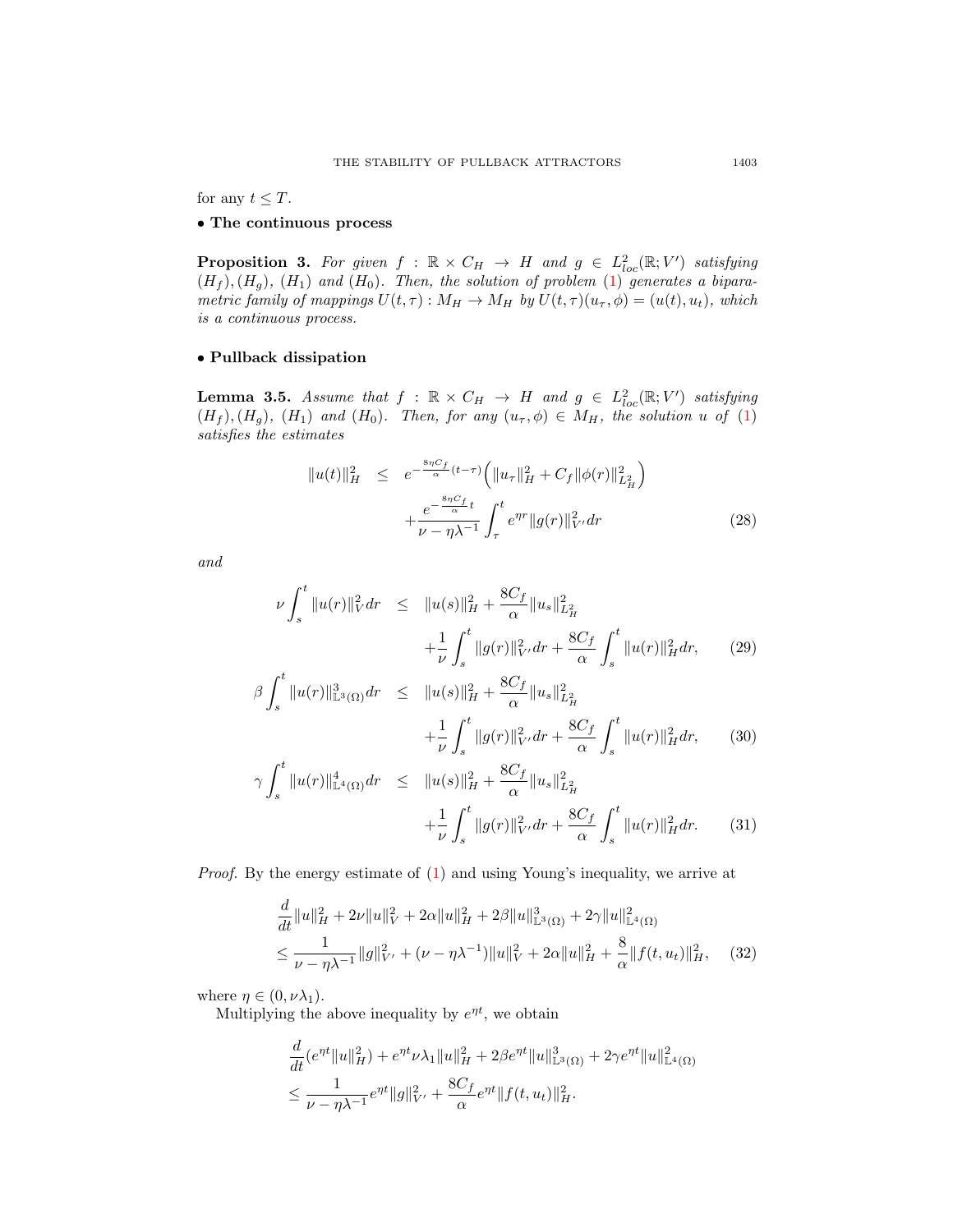Thus integrating with respect to time variable, it yields

$$
e^{\eta t} \|u\|_{H}^{2} + \nu \lambda_{1} \int_{\tau}^{t} e^{\eta r} \|u(r)\|_{H}^{2} dr
$$
  
\n
$$
\leq e^{\eta \tau} \left( \|u_{\tau}\|_{H}^{2} + C_{f} \int_{-h}^{0} \|\phi(r)\|_{H}^{2} dr \right) + \frac{1}{\nu - \eta \lambda^{-1}} \int_{\tau}^{t} e^{\eta r} \|g(r)\|_{V'}^{2} dr
$$
  
\n
$$
+ \frac{8C_{f}}{\alpha} \int_{\tau}^{t} e^{\eta r} \|u(r)\|_{H}^{2} dr
$$
\n(33)

and by the Gronwall Lemma, we can derive the estimate in our theorem.

Using the energy estimate of [\(1\)](#page-1-0) again, we can check that

$$
\frac{d}{dt}||u||_H^2 + 2\nu||u||_V^2 + 2\alpha||u||_H^2 + 2\beta||u||_{\mathbb{L}^3(\Omega)}^3 + 2\gamma||u||_{\mathbb{L}^4(\Omega)}^2
$$
\n
$$
\leq \frac{1}{\nu}||g||_V^2 + \nu||u||_V^2 + 2\alpha||u||_H^2 + \frac{8}{\alpha}||f(t, u_t)||_H^2,
$$
\n(34)

Integrating from s to t, using the estimate of  $u$  in  $H$ , we can derive the desired result.  $\Box$ 

Based on Lemma [3.5,](#page-8-0) we can present the pullback dissipation based on the following universes for the tempered dynamics.

<span id="page-9-1"></span>**Definition 3.6.** (Universe). (1) We will denote by  $\mathcal{D}_{\eta}^{M_H}$  the class of all families of nonempty subsets  $\widehat{D} = \{D(t) : t \in \mathbb{R}\}\subset \mathcal{P}(M_H)$  such that

$$
\lim_{\tau \to -\infty} \left( e^{\eta \tau} \sup_{(\xi,\zeta) \in D(\tau)} \|(\xi,\zeta)\|_{M_H}^2 \right) = 0. \tag{35}
$$

(2)  $\mathcal{D}_{F}^{M_{H}}$  denotes the class of families  $\widehat{D} = \{D(t) = D : t \in \mathbb{R}\}\)$  with D a fixed nonempty bounded subset in  $M_H$ .

**Remark 2.** The universes  $\mathcal{D}_{\eta}^{M_H}$  and  $\mathcal{D}_{\eta}^{M_H}$  satisfy include closed property.

<span id="page-9-0"></span>**Proposition 4.** (The  $\mathcal{D}_{\eta}^{M_H}$  and  $\mathcal{D}_{F}^{M_H}$  pullback absorbing sets in  $M_H$ ) For given  $f: \mathbb{R} \times C_H \to H$  and  $g \in L^2_{loc}(\mathbb{R}; V')$  satisfying  $(H_f), (H_g), (H_1)$  and  $(H_0)$  holds. Then, the family  $\widehat{D}_0 = \{D_0(t) : t \in \mathbb{R}\}\subset M_H$  is defined by

$$
D_0(t) = \overline{B}_H(0, \rho_H(t)) \times \left( \overline{B}_{L_V^2}(0, \rho_{L_H^2}(t)) \cap \overline{B}_{C_H}(0, \rho_{C_H}(t)) \right)
$$

is the pullback  $\mathcal{D}_{\eta}^{M_H}$ -absorbing set for the process  $U(t,\tau)$  on  $M_H$  and  $\widehat{D}_0 \in \mathcal{D}_{\eta}^{M_H}$ , where the balls is defined as centered in the point zero and measured by the radius

$$
\rho_H^2(t) = 1 + \frac{e^{-\frac{8\eta C_f}{\alpha}(t-h)}}{\nu - \eta \lambda^{-1}} \int_{-\infty}^t e^{\eta r} \|g(r)\|_{V'}^2 dr,
$$
  

$$
\rho_{L_V^2}^2(t) = \frac{1}{\nu} \Big[ 1 + \|u_\tau\|_H^2 + \frac{8C_f}{\alpha} \|\phi\|_{L_H^2}^2 + \frac{\|g(r)\|_{L^2(t-h,t;V')}^2}{\nu} + \frac{8C_f h}{\alpha} \rho_H^2(t) \Big].
$$

Moreover, the pullback  $\mathcal{D}_F^{M_H}$ -absorbing set can be defined as the same technique.

*Proof.* Using the estimates in Lemma [3.5,](#page-8-0) choosing any  $\hat{D} \in \mathcal{D}_{\eta}^{M_H}(t)$ , there exists a pullback time  $\tau(\hat{D}, t) \leq t - h$  such that

$$
||u(t,\tau;u_{\tau},\phi)||_{H}^{2} \leq \rho_{H}^{2}(t) = 1 + \frac{e^{-\frac{8\eta C_{f}}{\alpha}(t-h)}}{\nu - \eta\lambda^{-1}} \int_{-\infty}^{t} e^{\eta r} ||g(r)||_{V'}^{2} dr \qquad (36)
$$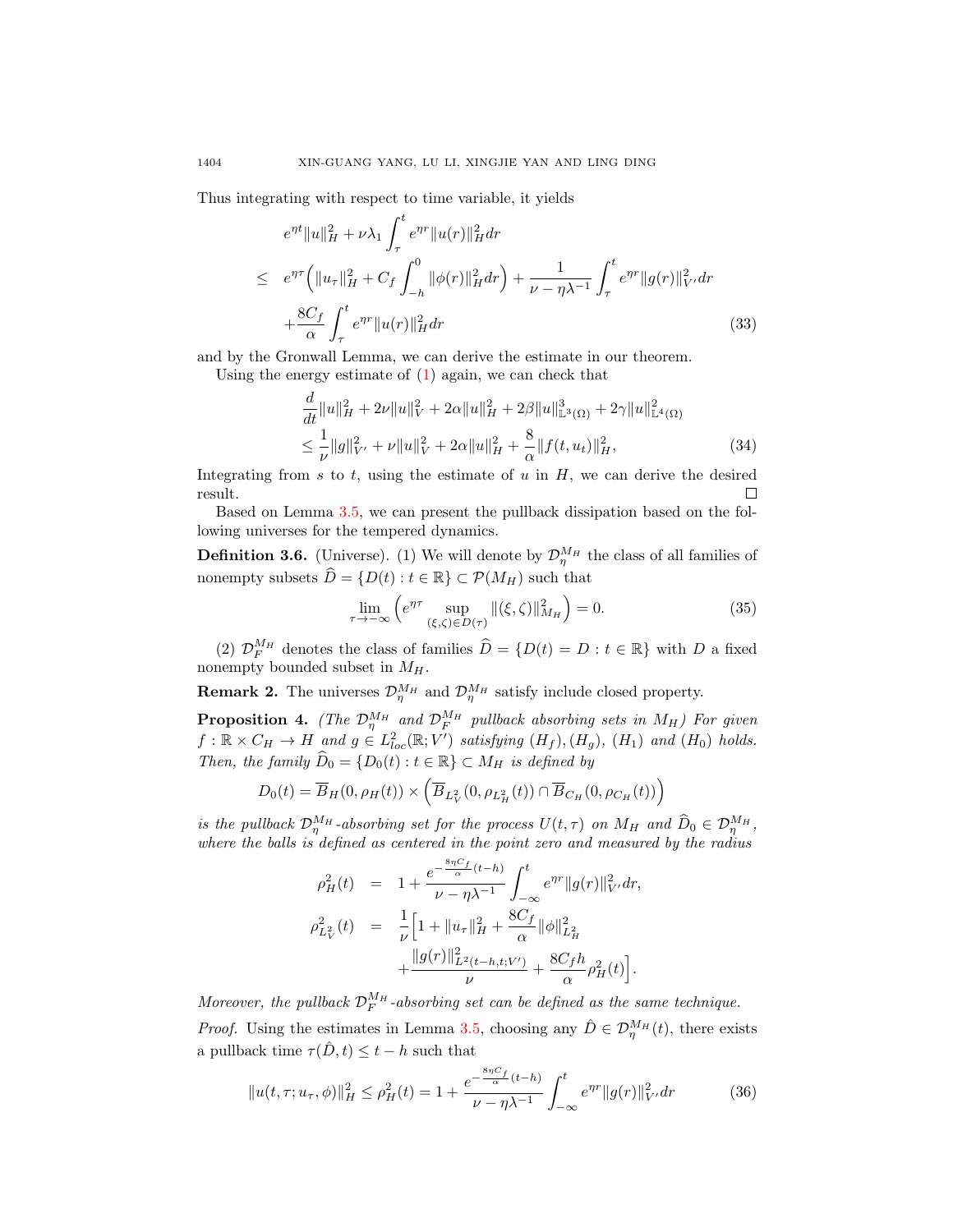holds for any  $\tau \leq \tau(\hat{D}, t)$  and  $(u_{\tau}, \phi) \in D(\tau)$ . Moreover, in particular, it yields that  $||u_t||_{C_H}^2 \leq \rho_H^2(t)$ . By the similar technique and estimate in Lemma [3.5,](#page-8-0) we derive that  $||u_t||_{L_V^2}^2 \leq \rho_{L_V^2}^2(t)$ . Combining the above estimate and the definition of universe, we conclude that  $\widehat{D}_0 \in \mathcal{D}_{\eta}^{M_H}$ . The proof has been finished.  $\Box$ 

### • Pullback asymptotic compactness

<span id="page-10-2"></span>**Theorem 3.7.** Assume that  $f : \mathbb{R} \times C_H \to H$  and  $g \in L^2_{loc}(\mathbb{R}; H)$  satisfying  $(H_f), (H_g), (H_1)$  and  $(H_0)$  holds. Then, the processes  $U(t, \tau) : M_H \to M_H$  gener-ated by the solution of problem [\(1\)](#page-1-0) is  $\mathcal{D}_{\eta}^{M_H}$ -pullback asymptotically compact.

*Proof.* Step 1. Weak convergence of the sequence  $\{u^n(t,x)\}\$ in the interval  $[t-h,t]$ for arbitrary  $t \geq \tau$  and weak convergence of  $\{u^{n}(t)\}\$ in H.

For arbitrary fixed  $t \geq \tau$ , consider a family  $\hat{D} \in \mathcal{D}_{\eta}^{M_H}$ , let  $\{\tau_n\} \subset (-\infty, t]$  with  $\tau_n \to -\infty$  and  $\{(u^{\tau_n}, \phi^n)\}\$  with  $(u^{\tau_n}, \phi^n) \in D(\tau_n)$  be two sequences for all n, then we denote  $\{(u^n, u_t^n)\}\in \hat{D}$  as a sequence with  $u^n(\cdot) = u(\cdot; \tau_n, u^{\tau_n}, \phi^n)$ .

By using the similar energy estimate in Theorem [3.4](#page-4-1) and technique in Proposition [4,](#page-9-0) there exists a pullback time  $\tau(\hat{D}, t) \leq t - 3h - 1$ , such that the sequence  $\{u^n\}$ with  $\tau \leq \tau(\hat{D}, t)$  is bounded in  $L^{\infty}(t - 3h - 1, t; H) \cap L^2(t - 2h - 1, t; V) \cap L^3(t 2h-1, t; \mathbb{L}^3(\Omega)$   $\cap$   $L^4(t-2h-1, t; \mathbb{L}^4(\Omega))$ . From the equation, we can check that

$$
\begin{aligned} \|(u^n)'\|_{L^2(t-h-1,t;V')} &\leq \nu \|u^n\|_{L^2(t-h-1,t;V)} + \alpha \lambda_1^{-1} \|u_n\|_{L^2(t-h-1,t;V)} \\ &+ \beta \|u^n\|_{L^4(t-h-1,t;L^4(\Omega))} + C_{\lambda_1,|\Omega|}\gamma \|u^n\|_{L^2(t-h-1,t;V)} \\ &+ C_{\alpha} \|f(t,u_t^n)\|_{L^2(t-h-1,t;H)} + \frac{C}{\nu} \|g\|_{L^2(t-h-1,t;V')} . \end{aligned}
$$

From the hypotheses  $(H_f)$ ,  $f(t, u_t^n)$  is bounded in  $L^2(t-h-1, t; H)$ , which implies  $\{(u^n)'\}\$ is bounded in  $L^2(t-h-1,t;V')$ . Hence, by the Aubin-Lions Lemma and the diagonal procedure, there exists a subsequence (relabeled also as  $\{u^{n}\}\$ ) such that  $u^{n}(t) \to u(t)$  strongly in  $L^{2}(t-h-1,t;H)$ . Combining the uniform boundedness of sequence above, it yields that

<span id="page-10-0"></span>
$$
\begin{cases}\nu^n \rightharpoonup u \text{ weakly * in } L^{\infty}(t-3h-1, t; H),\nu^n \rightharpoonup u \text{ weakly in } L^2(t-2h-1, t; V),\n(u^n)' \rightharpoonup u' \text{ weakly in } L^2(t-h-1, t; V'),\nu_m \rightharpoonup u(t) \text{ weakly in } L^3(t-2h-1, t; \mathbb{L}^3(\Omega)),\nu_m \rightharpoonup u(t) \text{ weakly in } L^4(t-2h-1, t; \mathbb{L}^4(\Omega)),\nu^n \rightharpoonup u \text{ strongly in } L^2(t-h-1, t; H),\nu^n(s) \rightharpoonup u(s) \text{ strongly in } H, \text{ a.e. } s \in (t-h-1, t).\end{cases}
$$
\n(38)

By Theorem  $3.4$ , from the hypothesis on f, it follows that

<span id="page-10-1"></span>
$$
f(\cdot, u^{n}) \rightharpoonup f(\cdot, u) \text{ weakly in } L^{2}(t - h - 1, t; H). \tag{39}
$$

Thus, from [\(38\)](#page-10-0) and [\(39\)](#page-10-1), we can conclude that  $u \in C([t-h-1,t];H)$  is a weak solution for problem [\(1\)](#page-1-0) with the initial data of  $u(\cdot, x)$  at the initial time  $t - h - 1$ denoted as  $u_{t-h-1}$ .

From the uniform bounded estimate of  $u^n$  by Proposition [1](#page-6-1) in  $L^\infty(t-h-1,t; V)$ and  $(u^n)'$  is uniform bounded in  $L^2(t-h-1,t;V')$ , using the Aubin-Lions-Simon Lemma (see  $[12]$ ), we can derive that

$$
u^n \to u \text{ strongly in } C([t-h-1,t];H). \tag{40}
$$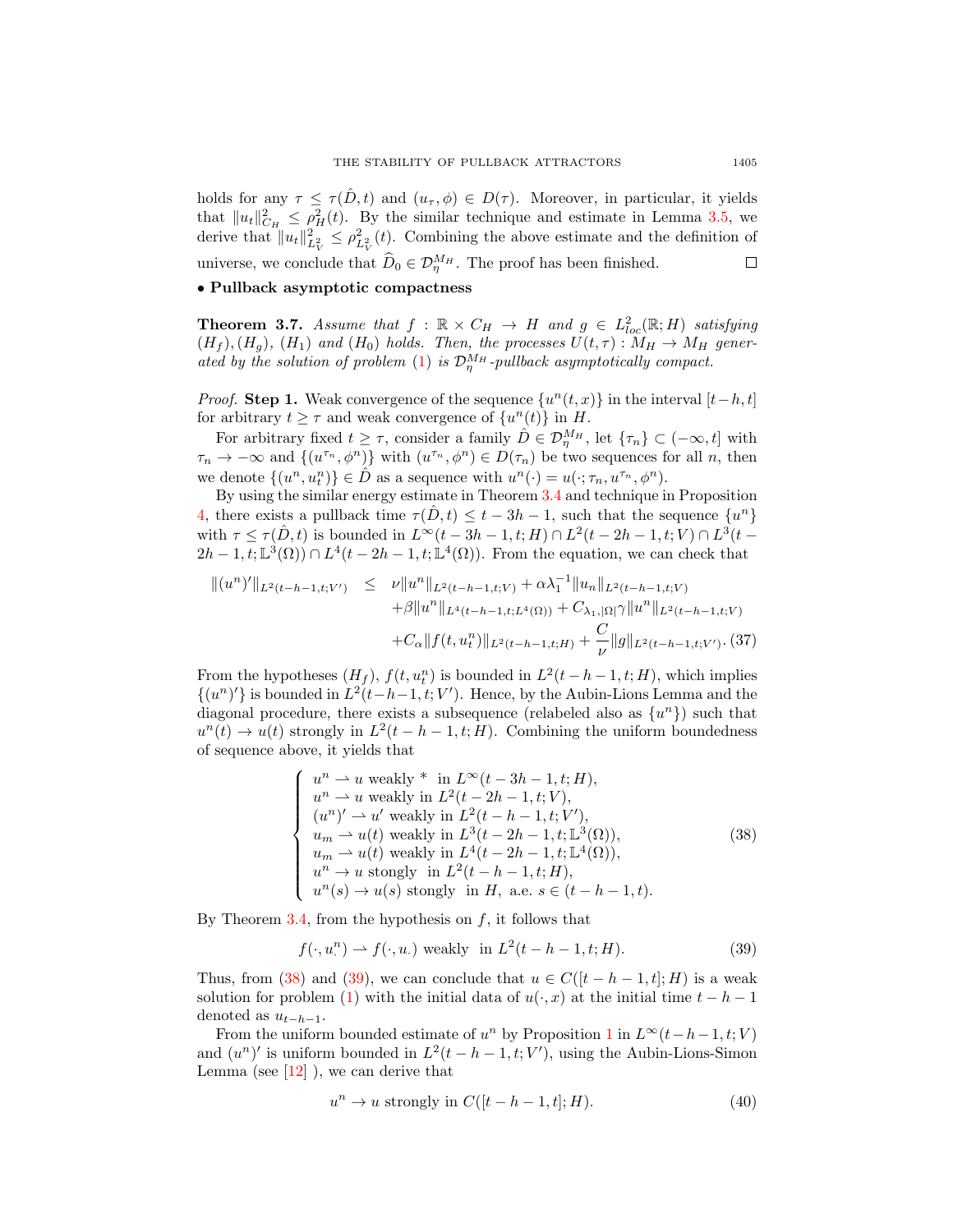Therefore, we can conclude that

$$
u^{n}(s_n) \rightharpoonup u(s) \quad \text{weakly in } H \tag{41}
$$

for any  $\{s_n\} \subset [t-h-1,t], s_n \to s \in [t-h-1,t],$  which implies

<span id="page-11-0"></span>
$$
\liminf_{n \to \infty} \|u^n(s_n)\|_H \ge \|u(s)\|_H. \tag{42}
$$

Step 2. The strong convergence of corresponding sequences via energy equation method:  $u^n(s_n) \to u(s)$  strongly in  $C([t-h,t];H)$ .

The asymptotic compactness of sequence  $u^n$  in H will be presented in sequel, i.e.,

$$
||u^n(s_n) - u(s)||_H \to 0 \text{ as } n \to +\infty,
$$
\n(43)

which is equivalent to prove [\(42\)](#page-11-0) combining with

$$
\limsup_{n \to \infty} \|u^n(s_n)\|_H \le \|u(s)\|_H \tag{44}
$$

for a sequence  $\{s_n\} \subset [t-h, t]$  and  $s_n \to s$  as  $n \to +\infty$ , which will be proved next.

Using the energy estimate to all  $u^n$  and  $u$ , we obtain that for all  $t-h-1 \leq s_1 \leq$  $s_2 \leq t$ ,

<span id="page-11-1"></span>
$$
||u^{n}(s_{2})||_{H}^{2} + \nu \int_{s_{1}}^{s_{2}} ||u^{n}(r)||_{V}^{2} dr + 2\beta \int_{s_{1}}^{s_{2}} ||u^{n}(r)||_{\mathbb{L}^{4}(\Omega)}^{3} dr + 2\gamma \int_{s_{1}}^{s_{2}} ||u^{n}(r)||_{\mathbb{L}^{4}(\Omega)}^{4}
$$
  

$$
\leq \frac{2C_{f}^{2}}{\alpha} \int_{s_{2}}^{s_{2}} ||u^{n}_{r}||_{H}^{2} dr + \frac{8}{\nu} \int_{s_{1}}^{s_{2}} ||g(r)||_{V'}^{2} dr \qquad (45)
$$

and

<span id="page-11-2"></span>
$$
||u(s_2)||_H^2 + \nu \int_{s_1}^{s_2} ||u(r)||_V^2 dr + 2\beta \int_{s_1}^{s_2} ||u(r)||_{\mathbb{L}^4(\Omega)}^3 dr + 2\gamma \int_{s_1}^{s_2} ||u(r)||_{\mathbb{L}^4(\Omega)}^4
$$
  

$$
\leq \frac{2C_f^2}{\alpha} \int_{s_2}^{s_2} ||u_r||_H^2 dr + \frac{8}{\nu} \int_{s_1}^{s_2} ||g(r)||_V^2 dr. \tag{46}
$$

Then, we define the functionals  $J_n(s)$  and  $J(s)$  defined for  $s \in [t-h-1,t]$  as following

$$
J_n(s) = \frac{1}{2} ||u^n||_H^2 - \int_{t-h-1}^s \langle g(r), u^n(r) \rangle dr - \int_{t-h-1}^s (f(r, u_r^n), u^n(r)) dr \tag{47}
$$

and

$$
J(t) = \frac{1}{2} ||u(s)||_H^2 - \int_{t-h-1}^s \langle g(r), u(r) \rangle dr - \int_{t-h-1}^s (f(r, u_r), u(r)) dr. \tag{48}
$$

Combining the convergence in [\(38\)](#page-10-0), observing that  $J_n(s)$  and  $J(s)$  are continuous and non-increasing in  $[t-h-1,t]$ , we derive that

$$
\int_{t-h-1}^{t} \langle g(r), u^n(r) \rangle dr \to 2 \int_{t-h-1}^{t} \langle g(r), u(r) \rangle dr \tag{49}
$$

and

$$
\int_{t-h-1}^{t} (f(r, u_r^n), u^n(r)) dr \to 2 \int_{t-h-1}^{t} (f(r, u_r), u(r)) dr \tag{50}
$$

as  $n \to +\infty$ , which implies that

$$
J_n(s) \to J(s) \quad \text{a.e.} s \in (t - h - 1, t), \tag{51}
$$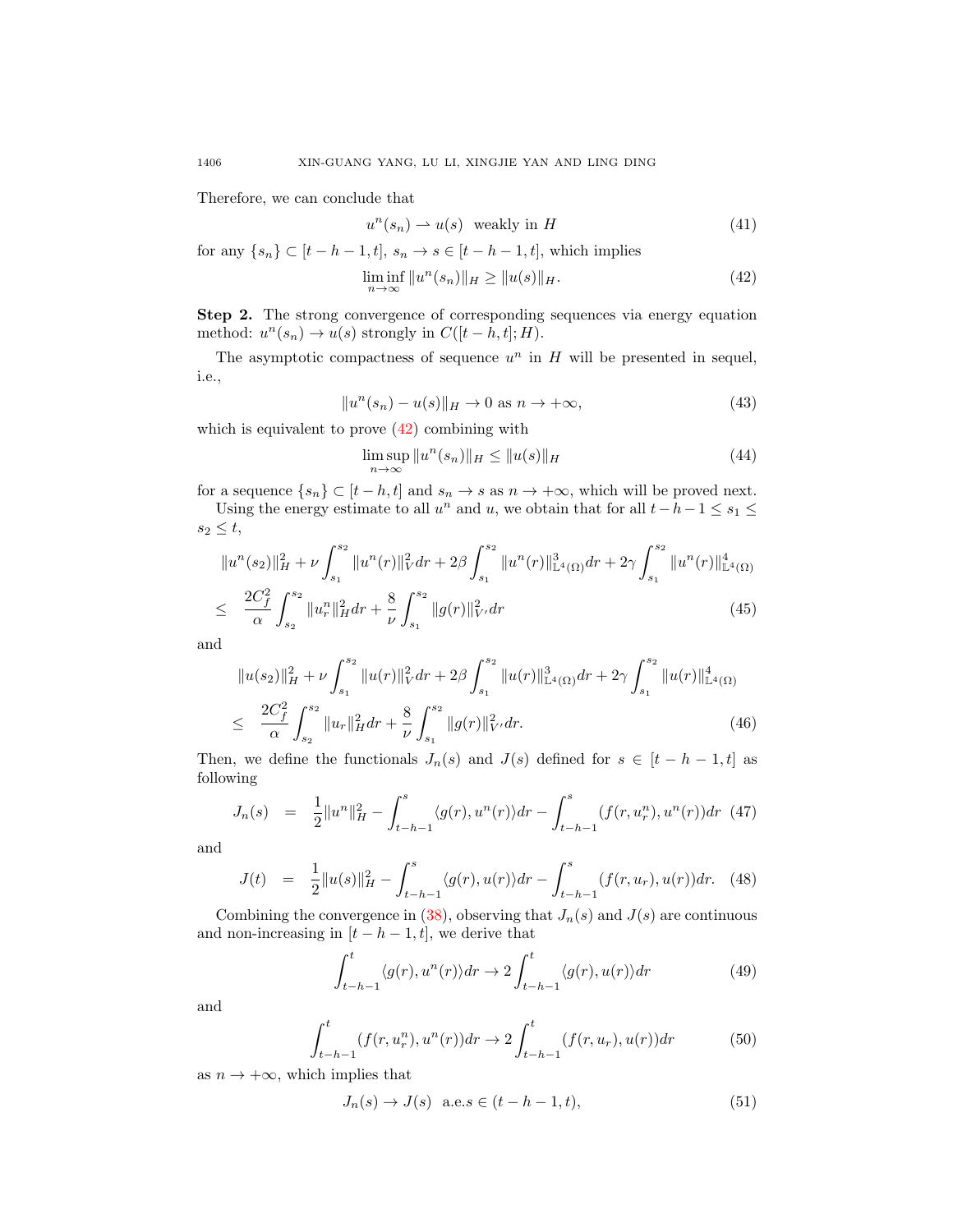i.e., for  $\forall \varepsilon > 0$ , there exists a  $n_k \in \mathbb{N}$ , for all  $n \geq n_k$  and  $s_k \in [t - h - 1, t]$ , such that

$$
|J_n(s_k) - J(s_k)| \le \frac{\varepsilon}{2}.\tag{52}
$$

Since  $J(s)$  is continuous and  $J_n(s)$  is uniformly continuous with respect to time s, then for any  $\varepsilon > 0$ , there exists  $\tilde{n}_k \in \mathbb{N}$  such that for the sequence  $\{s_k\} \subset [t-h-1,t]$ with  $s_k \to s$  for all  $n \geq \tilde{n}_k$ ,

$$
|J(s_k) - J(s)| \le \frac{\varepsilon}{2},\tag{53}
$$

Choosing  $\bar{n}_k = \max\{n_k, \tilde{n}_k\}$ , then for all  $n > \bar{n}_k$ , it yields that

$$
|J_n(s_n) - J(s)| \le |J_n(s_n) - J(s_n)| + |J(s_n) - J(s)| < \varepsilon. \tag{54}
$$

Therefore, for any  $\{s_n\} \subset [t-h-1,t]$ , we have

$$
\limsup_{n \to \infty} J_n(s_n) \le J(s),\tag{55}
$$

which implies

$$
\limsup_{n \to \infty} \|u^n(s_n)\|_H \le \|u(s)\|_H. \tag{56}
$$

we conclude the strong convergence  $u^n(s_n) \to u(s)$  in  $C([t-h,t];H)$ .

**Step 3.** The strong convergence:  $u^n(s_n) \to u(s)$  strongly in  $L^2(t-h,t;V)$ .

Combining the energy estimates in  $(45)$  and  $(46)$ , noting the energy functionals  $J_n(\cdot)$  and  $J(\cdot)$ , using the convergence in [\(38\)](#page-10-0), we can deduce the norm convergence

$$
||u^n(s)||_{L^2(t-h,t;V)} \to ||u(s)||_{L^2(t-h,t;V)}.
$$
\n(57)

Hence jointing with the weak convergence in [\(38\)](#page-10-0), we can derive that  $u^n(s_n) \to u(s)$ strongly in  $L^2(t-h,t;V)$ .

**Step 4.** The  $\mathcal{D}_{\eta}^{M_H}$ -pullback asymptotic compactness.

By using the results from Steps 2 to 4 and noting the definition of universe, we can conclude that the processes is  $\mathcal{D}_{\eta}^{M_H}$ -pullback asymptotic compact in  $M_H$ , which means the proof has been finished.  $\Box$ 

<span id="page-12-0"></span>**Remark 3.** Using the similar technique, we can derive the processes  $U(t, \tau)$ :  $M_H \rightarrow M_H$  generated by the solution of problem [\(1\)](#page-1-0) is  $\mathcal{D}_F^{M_H}$ -pullback asymptotic compact.

**Theorem 3.8.** Assume that  $f : \mathbb{R} \times C_H \to H$  and  $g \in L^2_{loc}(\mathbb{R}; H)$  satisfying  $(H_f), (H_g), (H_1)$  and  $(H_0)$  holds. Then, the process  $U(t,\tau) : M_H \to M_H$  generated by the solution of problem [\(1\)](#page-1-0) possess the minimal pullback attractors  ${\cal A}_{{\cal D}_\eta^{M_H}}(t)$  and  ${\cal A}_{{\cal D}_F^{M_H}}(t)$  in  $M_H$ , which satisfy the following relation

$$
\mathcal{A}_{\mathcal{D}_F^{M_H}}(t) \subset \mathcal{A}_{\mathcal{D}_\eta^{M_H}}(t). \tag{58}
$$

*Proof.* From Proposition [3,](#page-8-1) we observe that the process  $U(t, \tau)$  is continuous in  $M_H$ . The  $\mathcal{D}_F^{M_H}$  and  $\mathcal{D}_\eta^{M_H}$  pullback absorbing sets are established by Proposition [4.](#page-9-0) By Theorems [3.7](#page-10-2) and Remark [3](#page-12-0) give the  $\mathcal{D}_{\eta}^{M_H}$  and  $\mathcal{D}_{F}^{M_H}$  pullback asymptotic compactness of the processes. Using the existence theory of pullback attractors in [\[3\]](#page-22-8) or [\[4\]](#page-22-14), we can conclude our desired results.

Based on the universes defined in Definition [3.6,](#page-9-1) the relation between  $\mathcal{A}_{\mathcal{D}_F^{M_H}}(t)$  $\mathcal{A}_{\mathcal{D}_{\eta}^{M_H}}(t)$  holds easily.  $\Box$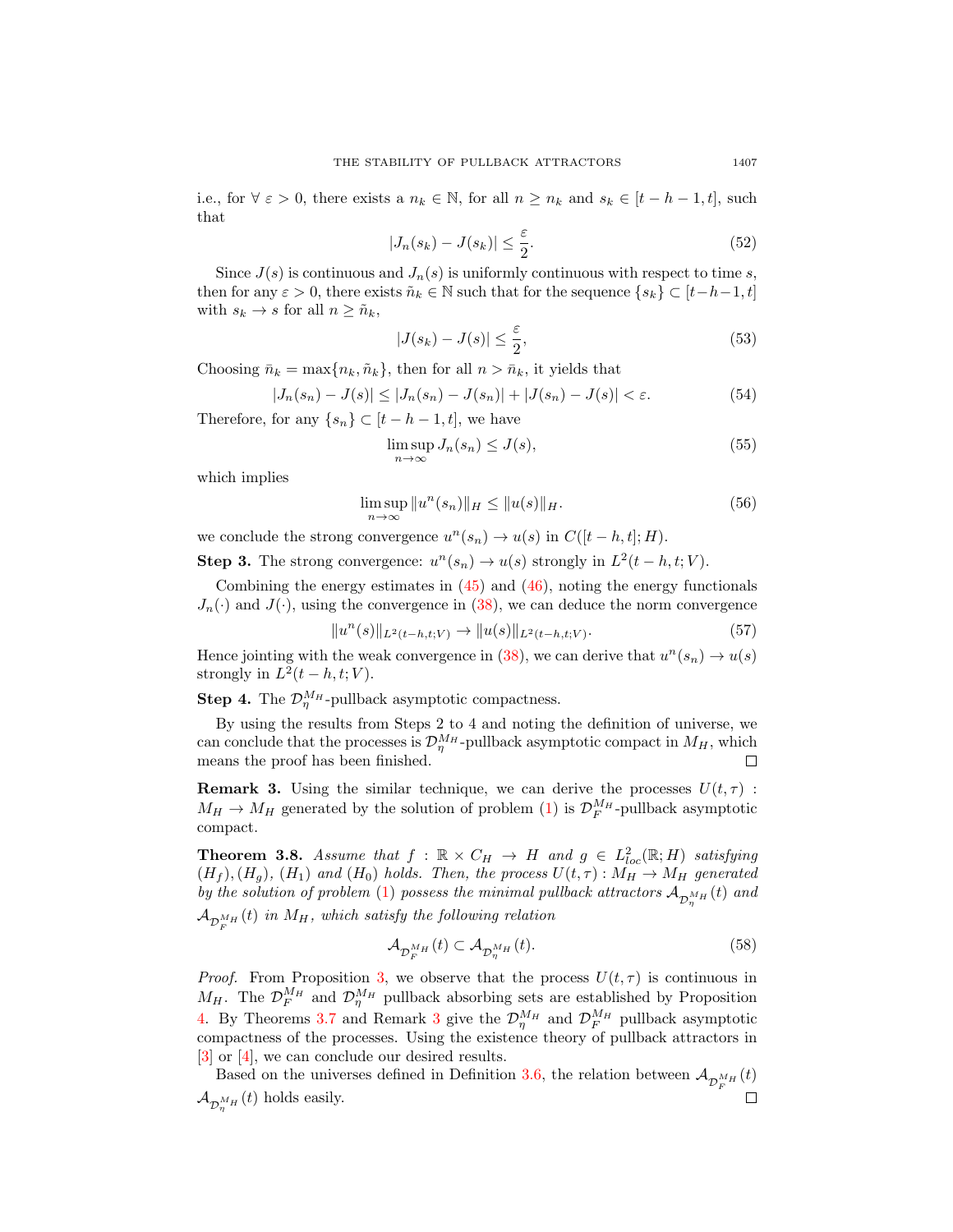3.5. Main result: The sufficient condition of asymptotic stability of trajectories inside pullback attractors of  $(1)$  with  $f(t, u_t)$ .

Definition 3.9. The pullback attractors is asymptotically stable if the trajectories inside attractor reduces to a single orbit as  $\tau \to -\infty$ .

<span id="page-13-2"></span>**Theorem 3.10.** Assume that  $2\nu\lambda_1 - \frac{L_f^2}{\alpha} > 0$ , the external forces  $g \in L^2_{loc}(\mathbb{R}; H)$ and  $f(t, u_t)$  satisfy the hypothesis  $(H_f)$ ,  $(H_g)$  and  $(H_1)$ , the initial data  $(\phi, u_\tau) \in$  $M_H$  and  $(H_0)$  holds. Then the trajectories inside pullback attractors  ${\cal A}_{{\cal D}_\eta^{M_H}}(t)$  is asymptotically stable if

$$
G(t) \leq K_0,
$$

where  $G^2(t) = \frac{\langle ||g||_H^2 \rangle|_{\leq t}}{\nu^2 \lambda_1}$  is a generalized Grashof number for the fluid flow, and

$$
K_0=\Big\{[\nu^2\lambda_1(2\nu\lambda_1+\alpha)]\Big/\Big[4C_{|\Omega|}\beta\Big(\frac{L_f^2}{\alpha}\frac{2-\frac{L_f^2}{\alpha}}{1-\frac{2L_f^2}{\alpha}}+\frac{1}{\alpha}\Big)\Big]\Big\}^{1/2},
$$

here  $C_{|\Omega|} > 0$  is a constant which depends on the volume of  $\Omega$ .

*Proof.* Let  $u(t)$  and  $v(t)$  be two weak solutions of problem [\(3\)](#page-2-1) with delay  $f(t, u_t)$ which subject to initial data

$$
u(\tau + \theta)|_{\theta \in [-h, 0]} = \phi(\theta), \quad u|_{t=\tau} = u_{\tau}
$$
 (59)

and

<span id="page-13-0"></span>
$$
v(\tau + \theta)|_{\theta \in [-h,0]} = \tilde{\phi}(\theta), \quad v|_{t=\tau} = \tilde{u}_{\tau}
$$
\n(60)

respectively. Denoting

$$
(u, u_t) = U(t, \tau)(u_{\tau}, \varphi) \text{ and } (v, v_t) = U(t, \tau)(\tilde{u}_{\tau}, \tilde{\varphi})
$$
\n(61)

as two trajectories inside the pullback attractors, letting  $w = u(t) - v(t)$  and  $w_t =$  $u_t - v_t$ , then it is easy to check that w satisfies the following problem

$$
\begin{cases}\n\frac{\partial w}{\partial t} + \nu Aw + P\Big(\alpha w + \beta(|u|u - |v|v) + \gamma(|u|^2u - |v|^2v)\Big) \\
= P(f(t, u_t) - f(t, v_t)), \\
w|_{\partial\Omega} = 0, \\
w(t = \tau) = u_{\tau} - \tilde{u}_{\tau}, \\
w(\tau + \theta) = \phi(\theta) - \tilde{\phi}(\theta), \ \theta \in [-h, 0].\n\end{cases} \tag{62}
$$

Taking inner product of  $(62)$  with w in H, using Poincaré's inequality and Lemma [3.3,](#page-4-2) it follows

<span id="page-13-3"></span>
$$
\gamma(|u|^2 u - |v|^2 v, u - v) \ge \gamma \gamma_0 \|u - v\|_{\mathbf{L}^4}^4 \tag{63}
$$

and

<span id="page-13-1"></span>
$$
\frac{1}{2} \frac{d}{dt} ||w||_H^2 + \nu ||w||_V^2 + \alpha ||w||_H^2 + \gamma \gamma_0 ||w||_{\mathbf{L}^4}^4
$$
\n
$$
\leq \left| \beta (|u|u - |v|v, w) \right| + \left| (f(t, u_t) - f(t, v_t), w) \right|
$$
\n
$$
\leq \beta \Big( \int_{\Omega} |u|^2 |w| dx + \int_{\Omega} |w||v|^2 dx \Big) + \frac{\alpha}{2} ||w||_H^2 + \frac{L_f^2}{2\alpha} ||w_t||_H^2
$$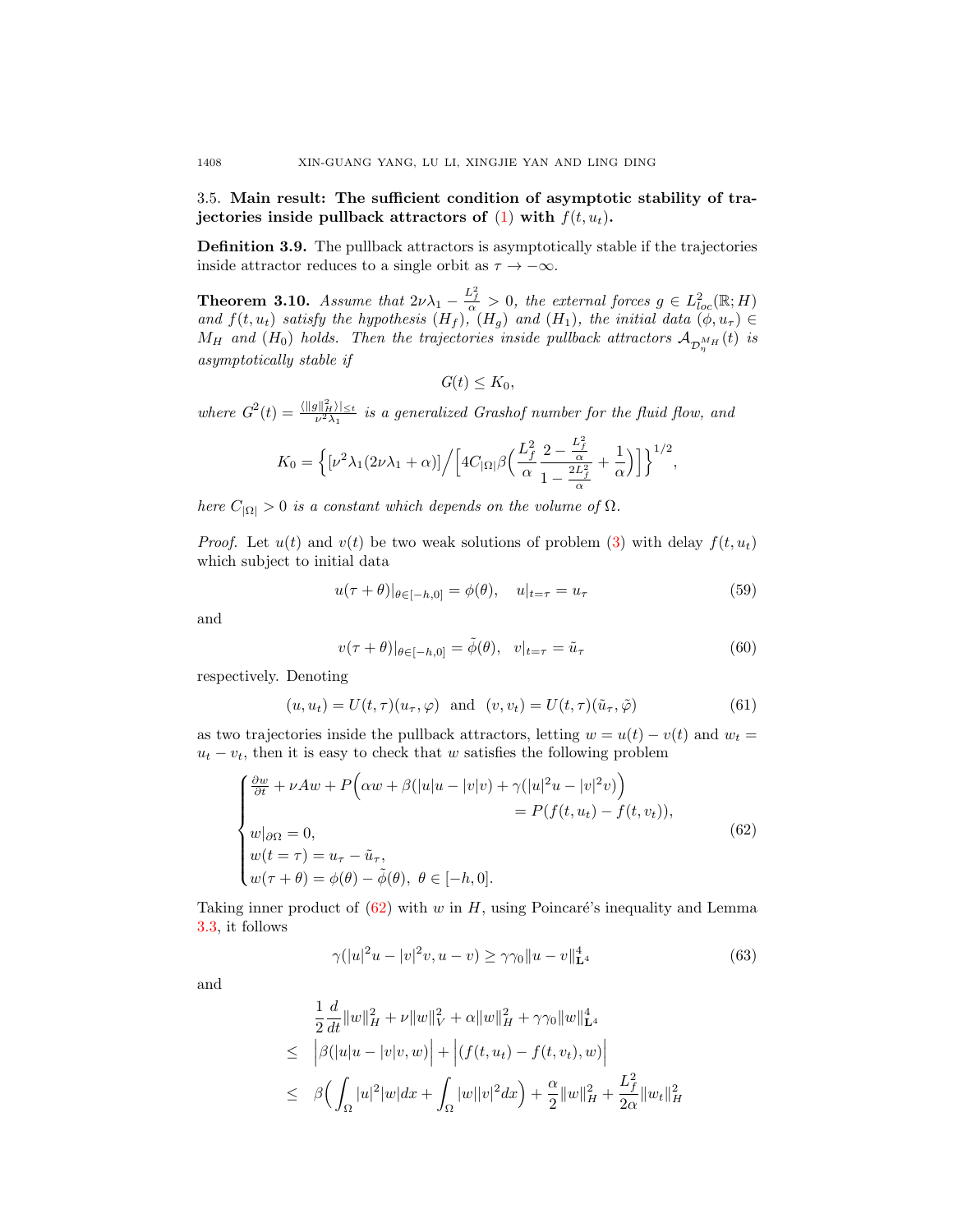THE STABILITY OF PULLBACK ATTRACTORS 1409

$$
\leq \beta(\|u\|_{\mathbf{L}^4}^2 + \|v\|_{\mathbf{L}^4}^2) \|w\|_H^2 + \frac{\alpha}{2} \|w\|_H^2 + \frac{L_f^2}{2\alpha} \|w_t\|_H^2
$$
  

$$
\leq C_{|\Omega|} \beta(\|u\|_V^2 + \|v\|_V^2) \|w\|_H^2 + \frac{\alpha}{2} \|w\|_H^2 + \frac{L_f^2}{2\alpha} \|w_t\|_H^2.
$$
 (64)

Using the Poincaré inequality and Lemma  $3.1$ , noting that if

$$
2\nu\lambda_1 + \alpha - 2C_{|\Omega|} \beta(||u||_V^2 + ||v||_V^2) > 0,
$$
\n(65)

then we can obtain

$$
||w||_H^2 \leq e^{\int_{\tau}^t [2C_{|\Omega|} \beta(||u||_V^2 + ||v||_V^2) - (2\nu\lambda_1 + \alpha)]ds} \left[ ||u_\tau - \tilde{u}_\tau||_H^2 + \frac{L_f^2}{\alpha} \int_{\tau}^t e^{-\int_s^t [2\nu\lambda_1 + \alpha - 2C_{|\Omega|} \beta(||u||_V^2 + ||v||_V^2) ]d\sigma} ||w_t||_H^2 ds \right].
$$
 (66)

Denoting

$$
E(t,\tau) = e^{-\int_{\tau}^{t} [2\nu\lambda_{1} + \alpha - 2C_{|\Omega|} \beta(\|u\|_{V}^{2} + \|v\|_{V}^{2})]ds}
$$
(67)

and

$$
K_1(t,s) = \frac{L_f^2}{\alpha} e^{-\int_s^t [2\nu\lambda_1 + \alpha - 2C_{|\Omega|}\beta(\|u\|_V^2 + \|v\|_V^2)]d\sigma}
$$
(68)

and

$$
\Theta = \sup_{t \ge s \ge \tau} E(t, s), \quad \kappa(K_1, 0) = \sup_{t \ge \tau} \int_{\tau}^{t} K_1(t, s) ds,
$$
\n(69)

by virtue of Lemma [3.2,](#page-3-1) choosing  $\kappa(K_1,0) < \frac{1}{1+\Theta}$ , then there exists  $M > 0$  and  $\lambda > 0$ , such that we can obtain the estimate

<span id="page-14-0"></span>
$$
||w_t||_H^2 \leq M||u_\tau - \tilde{u}_\tau||_H^2 e^{-\lambda(t-\tau)}.
$$
\n(70)

Substituting [\(70\)](#page-14-0) into [\(64\)](#page-13-1), using Lemma [3.1](#page-3-2) again, we can conclude the following estimate

<span id="page-14-1"></span>
$$
\|w\|_{H}^{2} \leq \|u_{\tau} - \tilde{u}_{\tau}\|_{H}^{2} e^{-\int_{\tau}^{t} [2\nu\lambda_{1} + \alpha - 2C_{|\Omega|} \beta(\|u\|_{V}^{2} + \|v\|_{V}^{2})]ds} + \frac{L_{f}^{2}}{\alpha} M \|u_{\tau} - \tilde{u}_{\tau}\|_{H}^{2} e^{-\lambda(t-\tau)} \int_{\tau}^{t} e^{-\int_{s}^{t} [2\nu\lambda_{1} + \alpha - 2C_{|\Omega|} \beta(\|u\|_{V}^{2} + \|v\|_{V}^{2})]d\sigma} ds.
$$
\n(71)

From [\(70\)](#page-14-0) and [\(71\)](#page-14-1), if we fixed  $u_{\tau}$  and  $\tilde{u}_{\tau}$  and let  $\tau \to -\infty$ , then we can conclude that the trajectories inside pullback attractors reduce to a point, which implies the pullback attractors is asymptotically stable provided that

$$
2\nu\lambda_1 + \alpha > 2C_{|\Omega|} \beta \langle ||u||_V^2 + ||v||_V^2 \rangle \leq t,\tag{72}
$$

<span id="page-14-3"></span>where

<span id="page-14-2"></span>
$$
\langle h \rangle_{\leq t} = \limsup_{\tau \to -\infty} \frac{1}{t - \tau} \int_{\tau}^{t} h(r) dr.
$$
 (73)

Since u and v are the global weak solutions for problem  $(3)$ , we will use some delicate estimates to make  $(72)$  more explicit next. Multiplying  $(3)$  with u and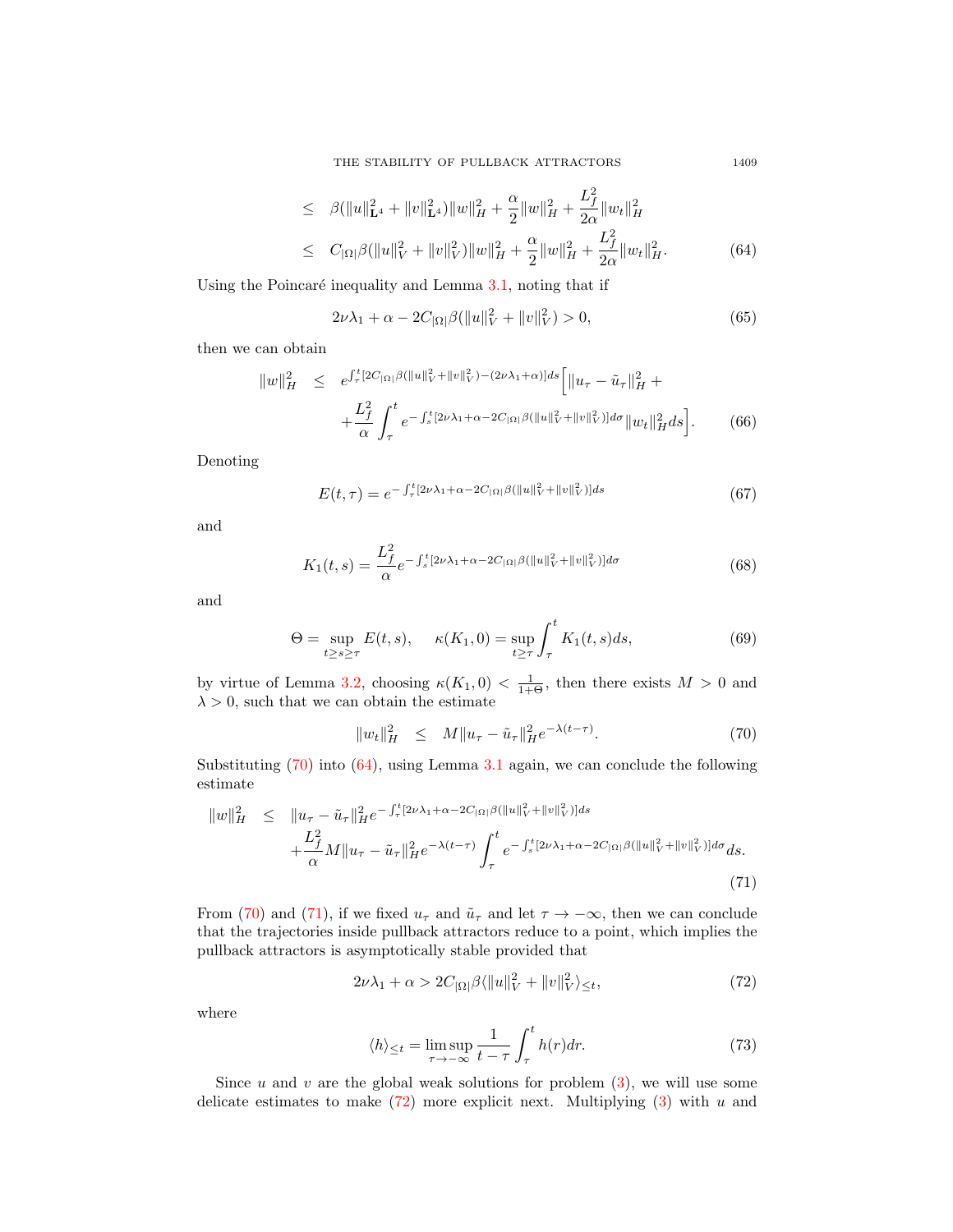integrating by parts over  $\Omega$ , we have

<span id="page-15-2"></span>
$$
\frac{1}{2}\frac{d}{dt}\|u\|_{H}^{2} + \nu \|A^{1/2}u\|_{H}^{2} + \alpha \|u\|_{H}^{2} + \beta \|u\|_{\mathbf{L}^{3}}^{3} + \gamma \|u\|_{\mathbf{L}^{4}}^{4}
$$
\n
$$
\leq \alpha \|u\|_{H}^{2} + \frac{1}{2\alpha} \Big[ \|f(t, u_{t})\|_{H}^{2} + \|g\|_{H}^{2} \Big]
$$
\n
$$
\leq \alpha \|u\|_{H}^{2} + \frac{L_{f}^{2}}{2\alpha} \|u_{t}\|_{H}^{2} + \frac{1}{2\alpha} \|g\|_{H}^{2}. \tag{74}
$$

Using the Poincaré inequality and Lemma  $3.1$ , then we can obtain

<span id="page-15-1"></span>
$$
||u||_H^2 \le e^{-2\nu\lambda_1(t-\tau)} ||u_\tau||_H^2 + +\frac{L_f^2}{\alpha} \int_\tau^t e^{-2\nu\lambda_1(t-s)} ||u_s||_H^2 ds + \frac{1}{\alpha} \int_\tau^t e^{-2\nu\lambda_1(t-s)} ||g||_H^2 ds. \tag{75}
$$

Denoting

$$
E(t,\tau) = e^{-2\nu\lambda_1(t-\tau)}\tag{76}
$$

and

$$
K_1(t,s) = \frac{L_f^2}{\alpha} e^{-2\nu\lambda_1(t-s)}
$$
\n(77)

and

$$
\rho = \frac{1}{\alpha} \int_{\tau}^{t} e^{-2\nu\lambda_1(t-s)} \|g\|_{H}^{2} ds,\tag{78}
$$

letting

$$
\Theta = \sup_{t \ge s \ge \tau} E(t, s), \quad \kappa(K_1, 0) = \sup_{t \ge \tau} \int_{\tau}^{t} K_1(t, s) ds, \tag{79}
$$

by virtue of Lemma [3.2,](#page-3-1) choosing  $\kappa(K_1,0) < \frac{1}{1+\Theta}$ , then there exists  $\hat{M} > 0$  and  $\hat{\lambda} > 0$ , such that we can obtain the estimate

<span id="page-15-0"></span>
$$
||u_t||_H^2 \leq \hat{M}||u_\tau||_H^2 e^{-\lambda(t-\tau)} + \frac{2 - \frac{L_f^2}{\alpha}}{1 - \frac{2L_f^2}{\alpha}} \int_\tau^t e^{-2\nu\lambda_1(t-s)} ||g||_H^2 ds
$$
  

$$
\leq \hat{M}||u_\tau||_H^2 e^{-\lambda(t-\tau)} + \frac{2 - \frac{L_f^2}{\alpha}}{1 - \frac{2L_f^2}{\alpha}} \int_\tau^t ||g||_H^2 ds.
$$
 (80)

Substituting [\(80\)](#page-15-0) into [\(75\)](#page-15-1), using Lemma [3.1](#page-3-2) again, we can conclude the following estimate

<span id="page-15-3"></span>
$$
||u||_H^2 \leq C||u_\tau||_H^2 e^{-\lambda(t-\tau)} + \left(\frac{L_f^2}{\alpha} \frac{2 - \frac{L_f^2}{\alpha}}{1 - \frac{2L_f^2}{\alpha}} + \frac{1}{\alpha}\right) \int_\tau^t ||g||_H^2 ds. \tag{81}
$$

Integrating  $(74)$  from  $\tau$  to t, it follows

$$
||u||_{H}^{2} + 2\nu \int_{\tau}^{t} ||u||_{V}^{2} ds + 2\beta \int_{\tau}^{t} ||u||_{\mathbf{L}^{3}}^{3} ds + 2\gamma \int_{\tau}^{t} ||u||_{\mathbf{L}^{4}}^{4} ds
$$
  
\n
$$
\leq \left[ \frac{1}{\alpha} ||\phi||_{L_{H}^{2}}^{2} + ||u_{\tau}||_{H}^{2} \right] + \frac{L_{f}^{2}}{\alpha} \int_{\tau}^{t} ||u_{t}(s)||_{H}^{2} ds + \frac{1}{\alpha} \int_{\tau}^{t} ||g||_{H}^{2} ds. \tag{82}
$$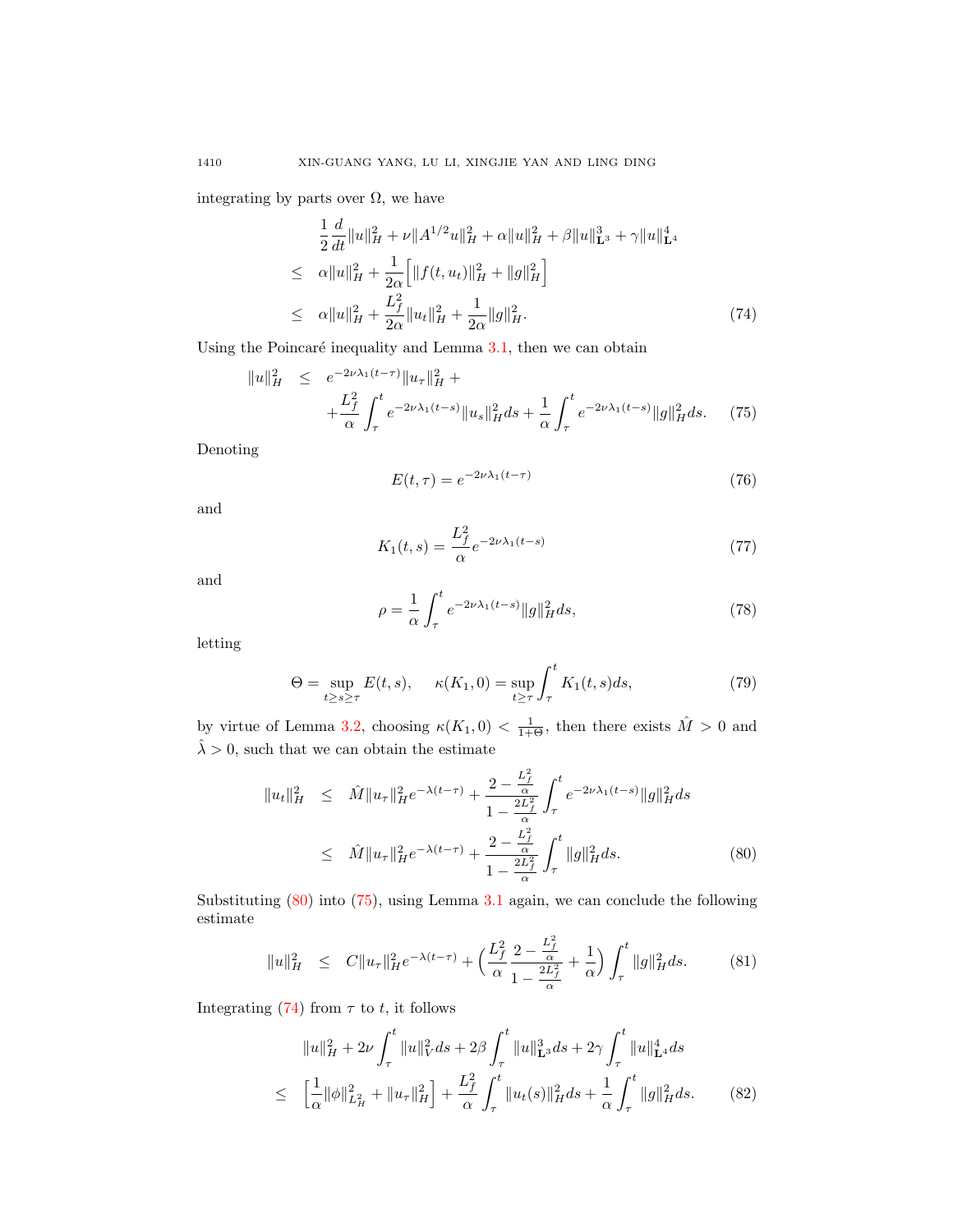By the estimate of  $(80)$  and  $(81)$ , we derive

$$
\int_{\tau}^{t} \|u(r)\|_{\mathbf{L}^{4}}^{4} dr \leq C \Big[ \frac{1}{\alpha} \|\phi\|_{L_{H}^{2}}^{2} + \|u_{\tau}\|_{H}^{2} \Big] + \Big( \frac{L_{f}^{2}}{\alpha} \frac{2 - \frac{L_{f}^{2}}{\alpha}}{1 - \frac{2L_{f}^{2}}{\alpha}} + \frac{1}{\alpha} \Big) \int_{\tau}^{t} \|g\|_{H}^{2} ds \qquad (83)
$$

and

<span id="page-16-1"></span>
$$
\int_{\tau}^{t} \|u(r)\|_{V}^{2} dr \leq C \Big[\frac{1}{\alpha} \|\phi\|_{L_{H}^{2}}^{2} + \|u_{\tau}\|_{H}^{2}\Big] + \Big(\frac{L_{f}^{2}}{\alpha} \frac{2 - \frac{L_{f}^{2}}{\alpha}}{1 - \frac{2L_{f}^{2}}{\alpha}} + \frac{1}{\alpha}\Big) \int_{\tau}^{t} \|g\|_{H}^{2} ds. \tag{84}
$$

Combining [\(72\)](#page-14-2), [\(73\)](#page-14-3) with [\(84\)](#page-16-1), we conclude that

$$
\langle ||u||_V^2 + ||v||_V^2 \rangle \le \le 2 \Big( \frac{L_f^2}{\alpha} \frac{2 - \frac{L_f^2}{\alpha}}{1 - \frac{2L_f^2}{\alpha}} + \frac{1}{\alpha} \Big) \langle ||g||_H^2 \rangle \le \tag{85}
$$

and hence the asymptotic stability holds provided that

$$
4C_{|\Omega|}\beta \Big(\frac{L_f^2}{\alpha} \frac{2 - \frac{L_f^2}{\alpha}}{1 - \frac{2L_f^2}{\alpha}} + \frac{1}{\alpha}\Big) \langle ||g||_H^2 \rangle|_{\leq t} \leq 2\nu\lambda_1 + \alpha. \tag{86}
$$

If we define the generalized Grashof number as  $G(t) = \left(\frac{\langle ||g||_H^2 \rangle_{\leq t}}{\nu^2 \lambda_1}\right)^{1/2}$ , then a sufficient condition for the asymptotic stability of trajectories inside pullback attractors can be conclude as

$$
G(t) \le \left\{ (2\nu\lambda_1 + \alpha) \Big/ \Big[ 4C_{|\Omega|} \nu^2 \beta \lambda_1 \Big( \frac{L_f^2}{\alpha} \frac{2 - \frac{L_f^2}{\alpha}}{1 - \frac{2L_f^2}{\alpha}} + \frac{1}{\alpha} \Big) \Big] \right\}^{1/2} = K_0,
$$
 (87)

which completes the proof for our first result.

**Remark 4.** Theorem 3.10 is a further research for the existence of pullback attractor in 
$$
[6]
$$
.

<span id="page-16-0"></span>4. Application: The asymptotic stability of trajectories inside pullback attractors for [\(1\)](#page-1-0) with sub-linear operator  $f(t, u_t) = F(u(t - \rho(t)))$ .

4.1. Assumptions. We first state some hypothesis on the external forces and sublinear operator.

(H<sub>f</sub>) The function  $f(t, u_t) = F(u(t - \rho(t)))$  satisfies the following assumptions.  $(\mathbf{H_f}) - (\mathbf{a})$  The function  $\rho \in C^1([0, +\infty); [0, h])$ , and there exists a constant  $\rho^*$ satisfying

$$
\left|\frac{d\rho}{dt}\right|\leq \rho^*<1,~~\forall t\geq 0.
$$

 $(H_f) - (b)$  The external force  $f(\cdot, y) : [\tau, +\infty) \times H \to H$  is measurable for all  $y \in H$  and  $f(\cdot, 0) = 0$ . In addition, there exist functions  $a, b : [\tau, +\infty) \to$  $[0, +\infty)$ , with  $a \in L_{loc}^q(\mathbb{R})$  and  $b \in L_{loc}^1(\mathbb{R})$  for all  $T \geq \tau$  and  $1 \leq q \leq +\infty$  with  $\limsup_{\tau \to -\infty} \int_{\tau}^{t} b(s) ds = \tilde{b}_0 \in (0, +\infty)$ , such that

$$
||F(y)||_H^2 \le a(t)||y||_H^2 + b(t), \quad \forall t \ge \tau, y \in H. \tag{88}
$$

 $(\mathbf{H}_{\mathbf{f}}) - (\mathbf{c})$  There exist  $\kappa \in L^{\infty}(\tau, T),$   $L(R) > 0$  and  $R > 0,$  such that

$$
||F(u) - F(v)||_H \le L(R)\kappa^{\frac{1}{2}}(t)||u - v||_H, \ u, v \in H.
$$
\n(89)

holds for  $||u||_H \leq R$ ,  $||v||_H \leq R$  and  $t \in [\tau, T]$ .

 $\Box$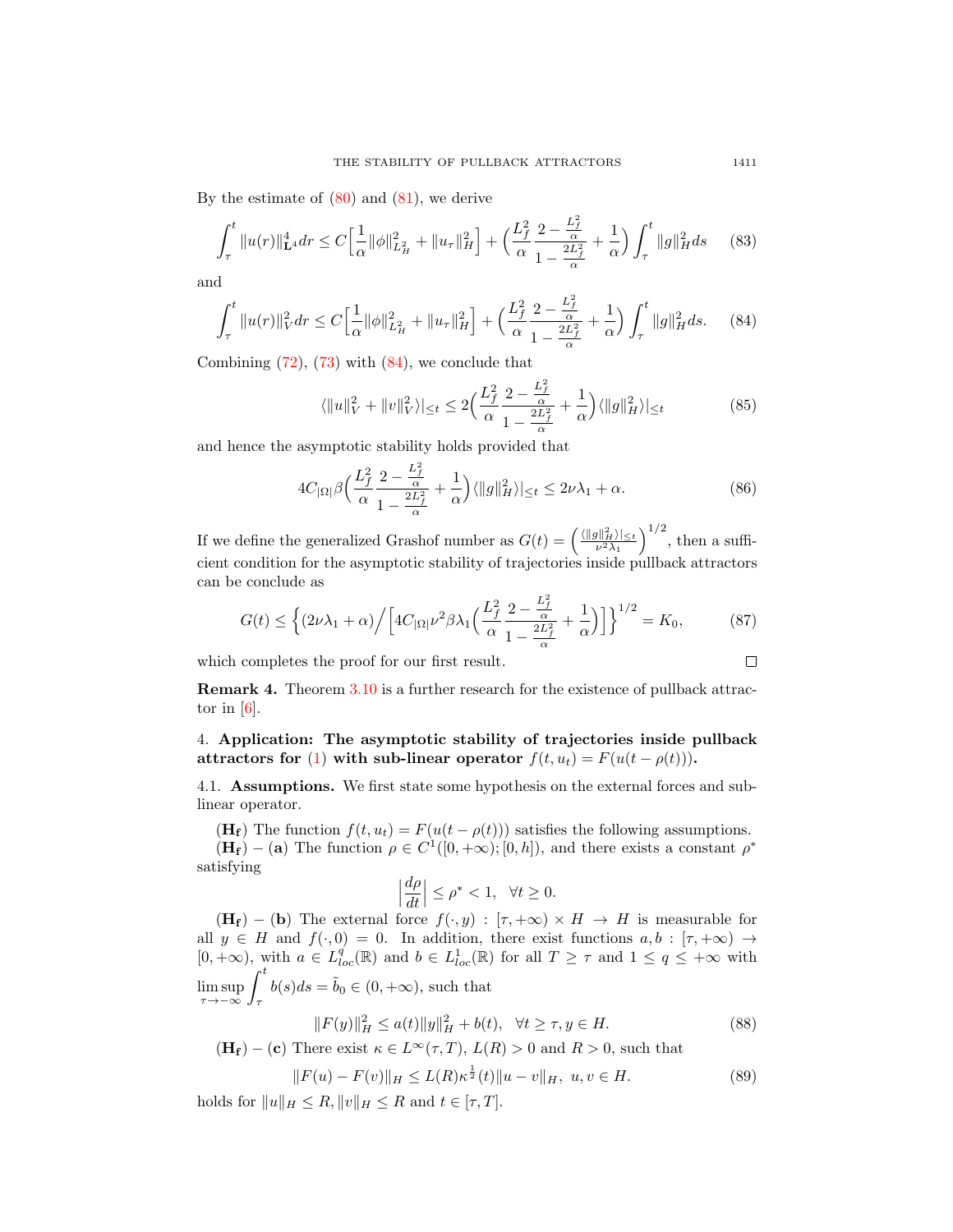$(\mathbf{H_g})$  The function  $g(\cdot, \cdot) \in L^2_{loc}(\mathbb{R}, H)$ , which satisfies that there exists a  $m > 0$ , such that

$$
\int_{-\infty}^{t} e^{ms} \|g(s, \cdot)\|_{H}^{2} ds < \infty, \quad \forall t \in \mathbb{R}.
$$
\n(90)

 $(\widetilde{\mathbf{H}}_{0})$  When  $a \in L^{q}_{loc}(\mathbb{R})$ , it holds

<span id="page-17-0"></span>
$$
\frac{\nu}{2} - \frac{\|a\|_{L^q_{loc}(\mathbb{R})}}{1 - \rho^*} > 0.
$$
\n(91)

4.2. Well-posedness and pullback attractors of [\(1\)](#page-1-0) with  $f(t, u_t) = F(u(t \rho(t)$ ). In this part, the well-posedness and pullback attractors for problem [\(1\)](#page-1-0) with sub-linear operator will be stated for our discussion in sequel.

#### • Well-posedness

Assume that the initial date  $u_{\tau} \in H$  and  $\phi \in C_H \cap L^{2q'}(-h, 0; H)$  with  $\frac{1}{q} + \frac{1}{q'} = 1$ and recall that [\(1\)](#page-1-0) with sub-linear operator has the following abstract form:

$$
\begin{cases}\nu(t) + \int_{\tau}^{t} P(\nu Au + \alpha u + \beta |u|u + \gamma |u|^{2}u) ds \\
= u(\tau) + \int_{\tau}^{t} P\Big(F\big(u(s - \rho(s))\big) + g(s, x)\Big) ds, \\
w|_{\partial\Omega} = 0, \\
u(t = \tau) = u_{\tau}, \\
u(\tau + t) = \phi(t), \ t \in [-h, 0],\n\end{cases} \tag{92}
$$

which possesses a global mild solution as the following theorem.

**Theorem 4.1.** Assume that the external forces  $g(t)$  and  $f(t, u_t) = F(u(t - \rho(t)))$ satisfy the hypothesis (H<sub>f</sub>) and (H<sub>g</sub>), the initial data  $u_{\tau} \in H$  and  $\phi \in C_H \cap$  $L_H^{2q'}$  and  $(\widetilde{H}_0)$  are also true. Then there exists a unique global mild solution  $u =$  $u(\cdot,\tau,u_{\tau},\phi) \in L^{\infty}(\tau-h,T;H) \cap L^{2}(\tau,T;V) \cap L^{4}(\tau,T;\mathbf{L}^{4}(\Omega))$  of problem [\(1\)](#page-1-0) for special case of  $f(t, u_t) = F(t - \rho(t))$ , such that it satisfies [\(92\)](#page-17-0) in distributed sense and the following energy equality

$$
||u(t)||_{H}^{2} + 2\nu \int_{\tau}^{t} ||u(s)||_{V}^{2} ds + 2\alpha \int_{\tau}^{t} ||u(s)||_{H}^{2} ds
$$
  
+2\beta \int\_{\tau}^{t} ||u(s)||\_{L^{3}}^{3} ds + 2\gamma \int\_{\tau}^{t} ||u(s)||\_{L^{4}}^{4} ds  
= ||u\_{\tau}||\_{H}^{2} + 2 \int\_{\tau}^{t} \left[ (F(u(s - \rho(s))), u(s)) + 2(g(s, x), u(s)) \right] ds. (93)

Moreover, we can define a continuous process  $\{U(t,\tau)|t\geq\tau,\tau\in\mathbb{R}\}\$ as  $U(t,\tau)$ :  $(C_H \cap L_H^{2q'}) \times H \to C_H \times H$ , i.e.,  $U(t, \tau)(\phi, u_\tau) = (u_t, u)$ .

Proof. Using the Galerkin method and compact argument as in Section [3.3,](#page-4-3) we can  $\Box$ easily derive the result.

#### • The pullback dynamics

After obtaining the existence of the global well-posedness, we establish the existence of the pullback attractors to [\(1\)](#page-1-0) with sub-linear operator.

**Theorem 4.2.** (The pullback attractors in H) Assume that  $(H_f)$  and  $(H_g)$  hold, the initial data  $u_{\tau} \in H$  and  $\phi \in C_H \cap L_H^{2q'}$  and  $(\tilde{H}_0)$  are also true. then the process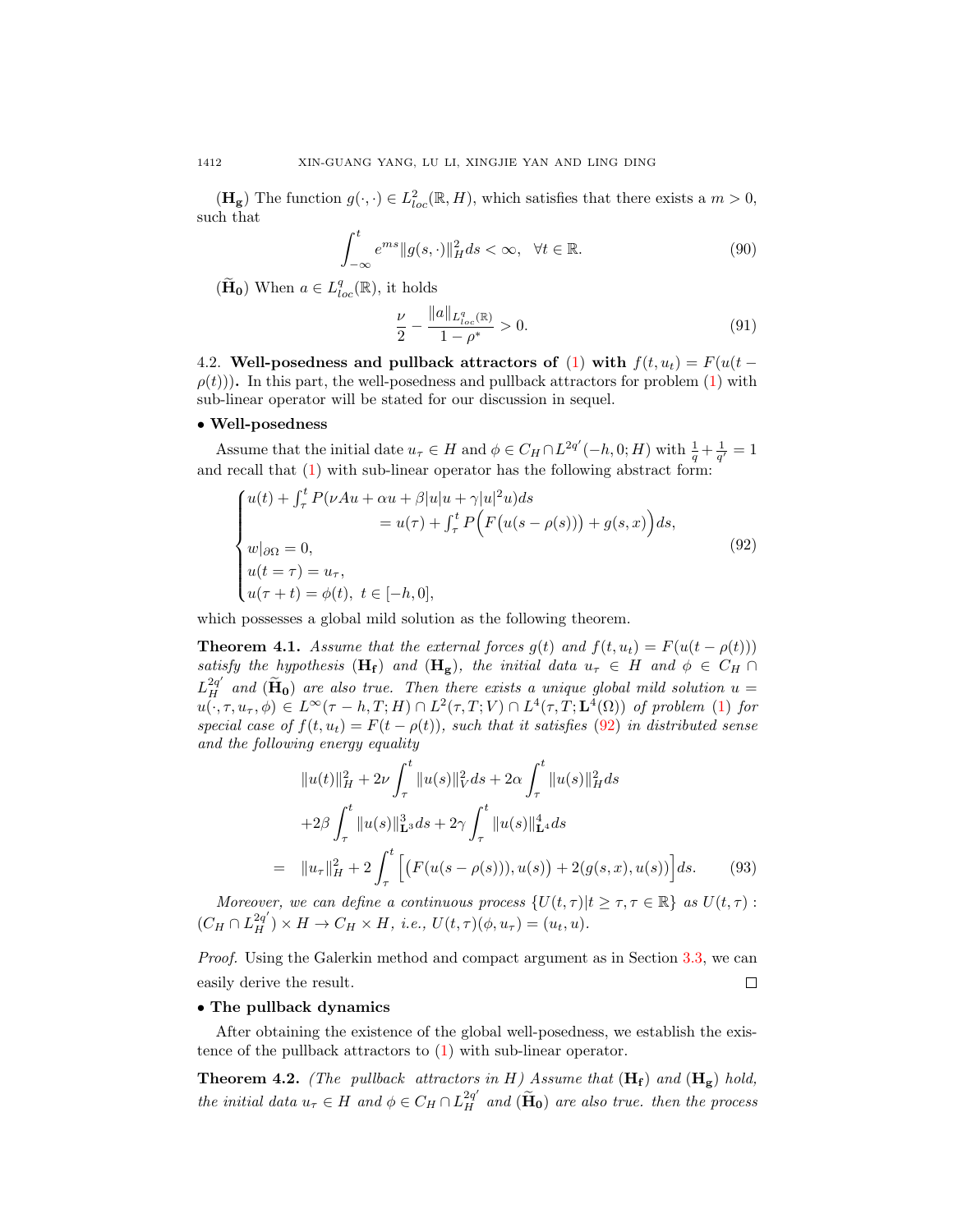$U(t, \tau)$  associated to problem [\(1\)](#page-1-0) with  $f(t, u_t) = F(u(t - \rho(t)))$  has two families of pullback attractors  $A_{C_H \times H}(t)$  similar as in Theorem [3.7.](#page-10-2)

Proof. Using the similar technique as in Sectio[n3.3,](#page-4-3) we can obtain the existence of pullback attractors, here we skip the details.  $\Box$ 

4.3. The asymptotic stability of trajectories inside pullback attractors of [\(1\)](#page-1-0) with special case  $f(t, u_t) = F(u(t - \rho(t)))$ .

**Theorem 4.3.** We assume that the external forces  $g(t)$  and  $f(t, u_t) = F(u(t-\rho(t)))$ satisfy the hypothesis  $(\mathbf{H}_{\mathbf{f}})$  and  $(\mathbf{H}_{\mathbf{g}})$ , the initial data  $(\phi, u_{\tau}) \in (C_H \cap L_H^{2q'}) \times H$  and  $(H_0)$  holds true.

Then the trajectories inside pullback attractors  $A_{C_H}$  is asymptotically stable if

$$
G(t) \le \tilde{K}_0,\tag{94}
$$

where  $G^2(t) = \frac{\langle ||g||_H^2}{\nu^2 \lambda_1}$  is defined as the generalized Grashof number for the fluid  $flow, \langle ||g||_H^2 \rangle|_{\leq t} = \lim_{\tau \to -\infty} \frac{1}{t-1}$  $t - \tau$  $\int_0^t$ τ  $||g(s)||_H^2 ds$  and

$$
\tilde{K}_0 = \left\{ (2\nu\lambda_1 + \alpha) \Big/ \Big[ 2C_{|\Omega|} \beta \nu \lambda_1 \left( \frac{1}{\alpha^2 (1 - \rho^*)} + ||\tilde{a}(t)||_{L^1} \right) \Big] \right\}^{1/2} > 0,
$$

here  $C_{|\Omega|} > 0$  is a constant dependent on the volume of  $\Omega$ .

Proof. Step 1. The inequality for asymptotic stability of trajectories.

Let  $u(t)$  and  $v(t)$  be two solutions of problem [\(92\)](#page-17-0) with initial data

$$
u(\theta + \tau)|_{\theta \in [-h,0]} = \phi(\theta)|_{\theta \in [-h,0]}, \quad u|_{t=\tau} = u_{\tau}
$$
\n(95)

and

<span id="page-18-0"></span>
$$
v(\theta + \tau)|_{\theta \in [-h,0]} = \tilde{\phi}(\theta)|_{\theta \in [-h,0]}, \quad v|_{t=\tau} = \tilde{u}_{\tau}
$$
\n(96)

respectively, then  $u, v$  can be represented by

$$
(u, u_t) = (U(t, \tau)u_{\tau}, U(t, \tau)\phi), \quad (v, v_t) = (U(t, \tau)\tilde{u}_{\tau}, U(t, \tau)\tilde{\phi}).
$$
\n
$$
(97)
$$

If we denote  $w = u(t) - v(t)$  and  $w(t - \rho(t)) = u(t - \rho(t)) - v(t - \rho(t))$ , then it is easy to check that  $w$  satisfies the following problem

$$
\begin{cases}\n\frac{\partial w}{\partial t} + \nu Aw + P\Big(\alpha w + \beta(|u|u - |v|v) + \gamma(|u|^2u - |v|^2v)\Big) \\
= P\Big(F\big(u(t - \rho(t))\big) - F\big(v(t - \rho(t))\big)\Big), \\
w|_{\partial\Omega} = 0, \\
w(t = \tau) = u_{\tau} - \tilde{u}_{\tau}, \\
w(\tau + \theta) = \phi(\theta) - \tilde{\phi}(\theta), \ \theta \in [-h, 0].\n\end{cases} \tag{98}
$$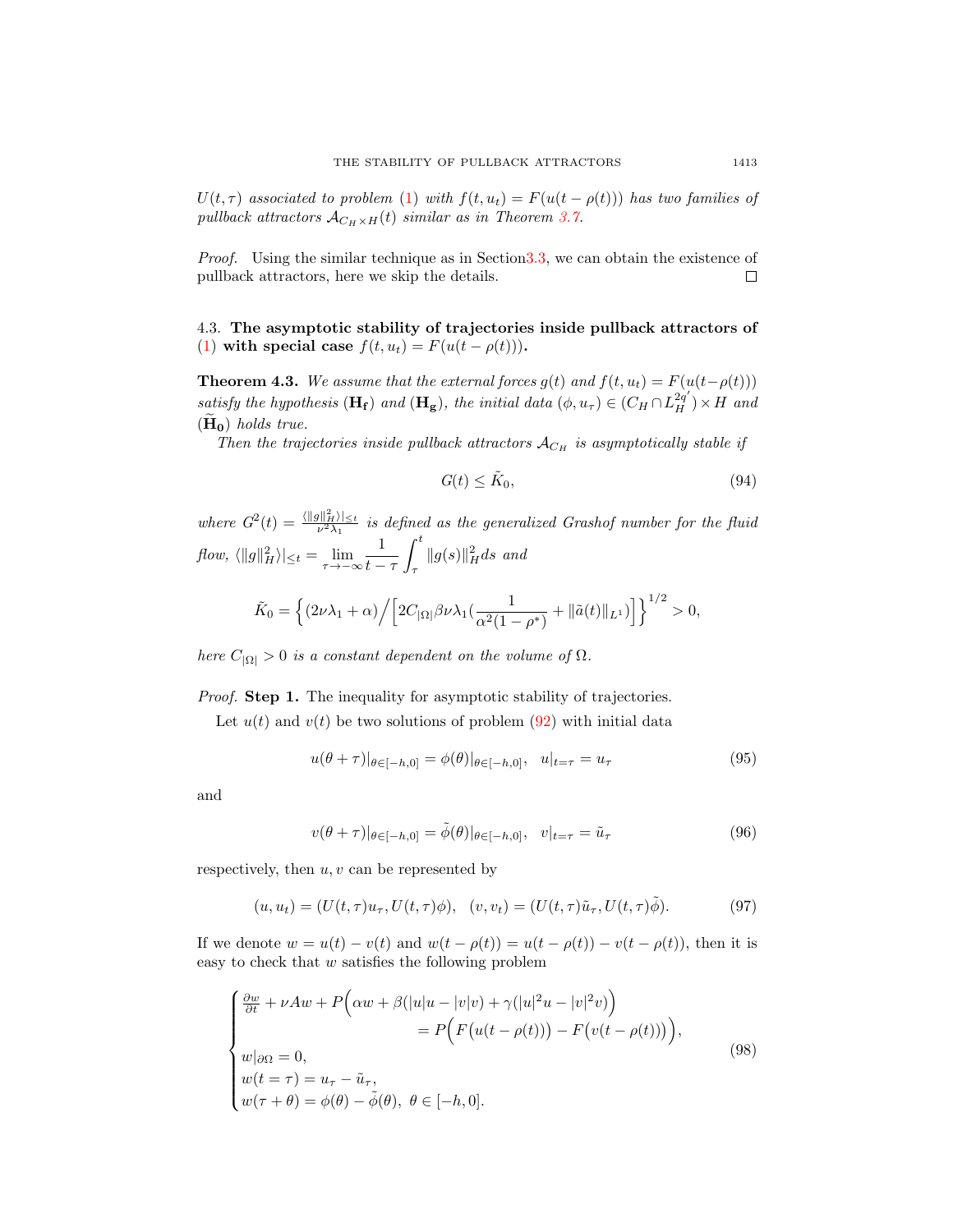Multiplying [\(98\)](#page-18-0) with w and integrating by parts in  $\Omega$ , using the Poincaré and Young inequalities, from [\(63\)](#page-13-3) we obtain that

<span id="page-19-1"></span>
$$
\frac{1}{2}\frac{d}{dt}\|w\|_{H}^{2} + \nu\|w\|_{V}^{2} + \alpha\|w\|_{H}^{2} + \gamma\gamma_{0}\|w\|_{\mathbf{L}^{4}}^{4}
$$
\n
$$
\leq |\beta(|u|u - |v|v, w)| + \left| \left( F(u(t - \rho(t))) - F(v(t - \rho(t))), w \right) \right|
$$
\n
$$
\leq C_{|\Omega|}\beta(\|u\|_{V}^{2} + \|u\|_{V}^{2})\|w\|_{H}^{2} + \frac{\alpha}{2}\|w\|_{H}^{2}
$$
\n
$$
+ \frac{1}{\alpha}\|F(u(t - \rho(t))) - F(v(t - \rho(t)))\|_{H}^{2}
$$
\n
$$
\leq C_{|\Omega|}\beta(\|u\|_{V}^{2} + \|u\|_{V}^{2})\|w\|_{H}^{2} + \frac{\alpha}{2}\|w\|_{H}^{2}
$$
\n
$$
+ \frac{L^{2}(R)\kappa(t)}{\alpha}\|w(t - \rho(t))\|_{H}^{2}.
$$
\n(99)

Using the Poincaré inequality and Lemma  $3.1$ , noting that if

$$
2\nu\lambda_1 + \alpha - 2C_{|\Omega|} \beta (\|u\|_V^2 + \|v\|_V^2) > 0,
$$
\n(100)

then we can obtain

$$
||w||_H^2 \leq e^{\int_{\tau}^t [2C_{|\Omega|} \beta(||u||_V^2 + ||v||_V^2) - (2\nu\lambda_1 + \alpha)]ds} \left[ ||u_\tau - \tilde{u}_\tau||_H^2 + \frac{L^2(R) ||\kappa(t)||_{L^\infty}}{\alpha} \int_{\tau}^t e^{-\int_s^t [2\nu\lambda_1 + \alpha - 2C_{|\Omega|} \beta(||u||_V^2 + ||v||_V^2) d\sigma} \times ||w(t - \rho(t))||_H^2 ds \right].
$$
 (101)

Denoting

$$
E(t,\tau) = e^{-\int_{\tau}^{t} [2\nu\lambda_{1} + \alpha - 2C_{|\Omega|} \beta(\|u\|_{V}^{2} + \|v\|_{V}^{2})]ds}
$$
\n(102)

and

$$
K_1(t,s) = \frac{L^2(R)\|\kappa(t)\|_{L^\infty}}{\alpha}e^{-\int_s^t [2\nu\lambda_1 + \alpha - 2C_{|\Omega|}\beta(\|u\|_V^2 + \|v\|_V^2)]d\sigma}
$$
(103)

and

$$
\Theta = \sup_{t \ge s \ge \tau} E(t, s), \quad \kappa(K_1, 0) = \sup_{t \ge \tau} \int_{\tau}^{t} K_1(t, s) ds,
$$
\n(104)

by virtue of Lemma [3.2,](#page-3-1) choosing  $\kappa(K_1,0) < \frac{1}{1+\Theta}$ , then there exists  $\tilde{M} > 0$  and  $\tilde{\lambda} > 0$ , such that we can obtain the estimate

<span id="page-19-0"></span>
$$
||w(t - \rho(t))||_H^2 \leq \tilde{M}||u_\tau - \tilde{u}_\tau||_H^2 e^{-\tilde{\lambda}(t - \tau)}.
$$
 (105)

Substituting [\(105\)](#page-19-0) into [\(99\)](#page-19-1), using Lemma [3.1](#page-3-2) again, we can conclude the following estimate

$$
||w||_H^2 \leq ||u_\tau - \tilde{u}_\tau||_H^2 e^{-\int_\tau^t [2\nu\lambda_1 + \alpha - 2C_{|\Omega|} \beta(||u||_V^2 + ||v||_V^2)]ds} + \frac{L^2(R)||\kappa(t)||_{L^\infty}}{\alpha} \tilde{M}||u_\tau - \tilde{u}_\tau||_H^2 e^{-\tilde{\lambda}(t-\tau)} \times \int_\tau^t e^{-\int_s^t [2\nu\lambda_1 + \alpha - 2C_{|\Omega|} \beta(||u||_V^2 + ||v||_V^2)]d\sigma} ds.
$$
 (106)

From the result in last section, we can find that the pullback attractors is asymptotically stable as  $\tau \to -\infty$  provided that

<span id="page-19-2"></span>
$$
2\nu\lambda_1 + \alpha > 2C_{|\Omega|} \beta \langle ||u||_V^2 + ||v||_V^2 \rangle \leq t. \tag{107}
$$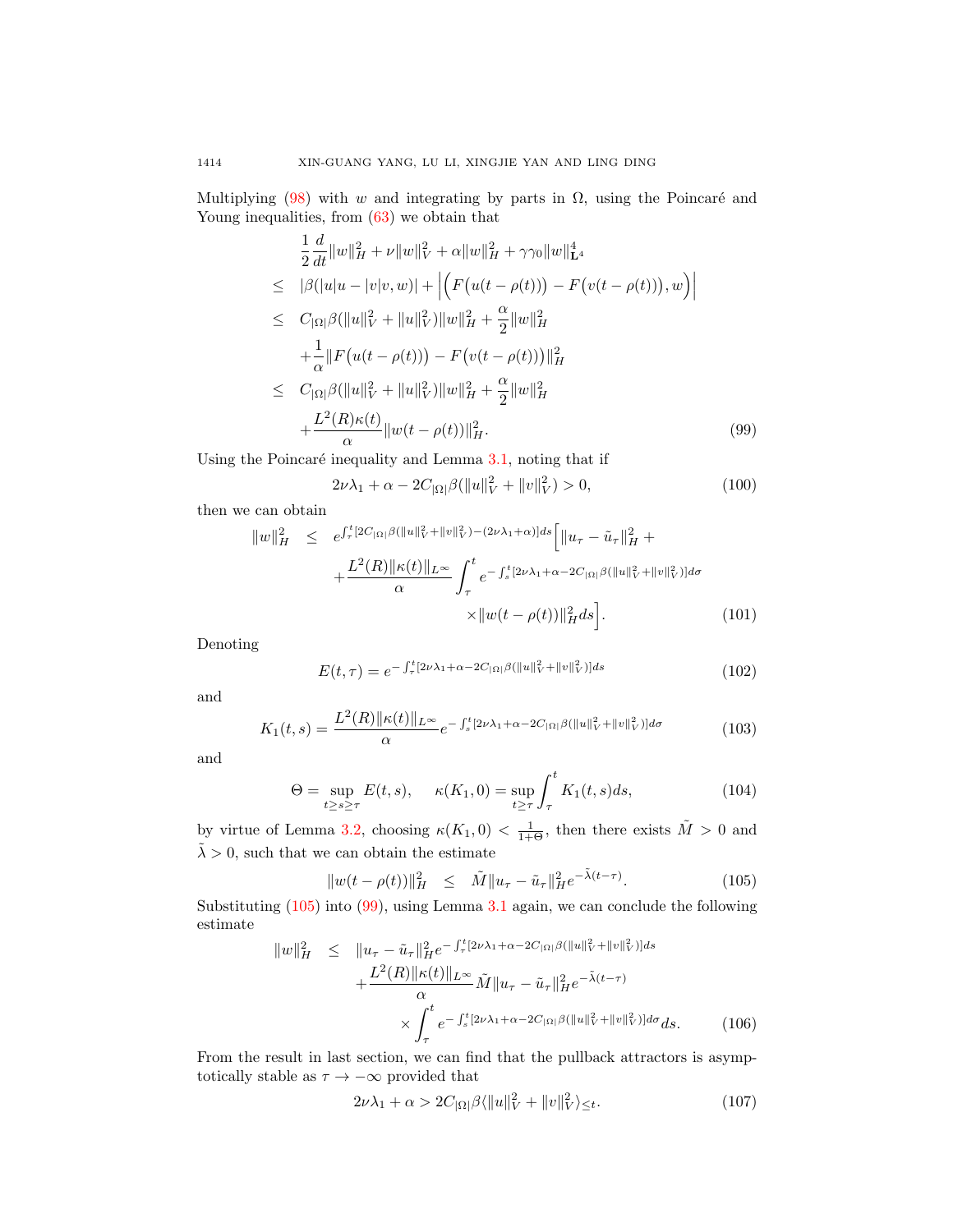Step 2. Some energy estimate for [\(1\)](#page-1-0) with sub-linear operator.

Multiplying [\(3\)](#page-2-1) with u in H, and then integrating by parts over  $\Omega$ , we have

<span id="page-20-0"></span>
$$
\frac{1}{2}\frac{d}{dt}\|u\|_{H}^{2} + \nu \|A^{1/2}u\|_{H}^{2} + \alpha \|u\|_{H}^{2} + \beta \|u\|_{\mathbf{L}^{3}}^{3} + \gamma \|u\|_{\mathbf{L}^{4}}^{4}
$$
\n
$$
\leq \alpha \|u\|_{H}^{2} + \frac{1}{2\alpha} \Big[ \|f(t, u(t - \rho(t)))\|_{H}^{2} + \|g\|_{H}^{2} \Big]. \tag{108}
$$

Moreover, let  $\theta = s - \rho(s)$ , then it yields

$$
d\theta = (1 - \rho'(s))ds, \ a(t) \to \tilde{a}(\bar{t}) \in L^p(\tau, T), \tag{109}
$$

which means  $\tilde{a} \in L^q(\tau - h, \tau)$  and

$$
\int_{\tau}^{t} \|f(s, u(s - \rho(s)))\|_{H}^{2} ds
$$
\n
$$
\leq \int_{\tau}^{t} a(s) \|u(s - \rho(s))\|_{H}^{2} ds + \int_{\tau}^{T} b(s) ds
$$
\n
$$
\leq \frac{1}{1 - \rho^{*}} \int_{\tau - \rho(\tau)}^{t - \rho(t)} \tilde{a}(s) \|u(s)\|_{H}^{2} ds + \int_{\tau}^{t} b(s) ds
$$
\n
$$
\leq \frac{1}{1 - \rho^{*}} \left( \int_{-\rho(\tau)}^{0} \tilde{a}(t + \tau) \|\phi(t)\|_{H}^{2} dt + \int_{\tau}^{t} \tilde{a}(s) \|u(s)\|_{H}^{2} ds \right) + \int_{\tau}^{t} b(s) ds
$$
\n
$$
\leq \frac{1}{1 - \rho^{*}} \left( \|\phi(t)\|_{L_{H}^{2}(\tau)}^{2} \|\tilde{a}\|_{L^{q}(\tau - h, \tau)} + \int_{\tau}^{t} \tilde{a}(s) \|u(s)\|_{H}^{2} ds \right) + \int_{\tau}^{t} b(s) ds, \qquad (110)
$$

Integrating  $(108)$  with time variable from  $\tau$  to t, we conclude that

$$
||u||_{H}^{2} + 2\nu \int_{\tau}^{t} ||u||_{V}^{2} ds + 2\beta \int_{\tau}^{t} ||u||_{\mathbf{L}^{3}}^{3} ds + 2\gamma \int_{\tau}^{t} ||u||_{\mathbf{L}^{4}}^{4} ds
$$
  
\n
$$
\leq \frac{||\tilde{a}||_{L^{q}(\tau-h,\tau)}}{\alpha(1-\rho^{*})} ||\phi(t)||_{L_{H}^{2q}}^{2} + ||u_{\tau}||_{H}^{2} + \frac{1}{\alpha(1-\rho^{*})} \int_{\tau}^{t} \tilde{a}(s)||u(s)||_{H}^{2} ds
$$
  
\n
$$
+ \frac{1}{\alpha} \int_{\tau}^{t} ||g||_{H}^{2} ds + \frac{1}{\alpha} \int_{\tau}^{t} b(s) ds,
$$
\n(111)

then we can achieve that

$$
||u(t)||_H^2 \le \left[ \frac{||\tilde{a}||_{L^q(\tau-h,\tau)}}{\alpha(1-\rho^*)} ||\phi(t)||_{L^2_H}^2 + ||u_\tau||_H^2 \right] e^{-\chi_\sigma(t,\tau)} + \frac{1}{\alpha} \int_\tau^t ||g||_H^2 e^{-\chi_\sigma(t,s)} ds + \frac{1}{\alpha} \int_\tau^t b(s) e^{-\chi_\sigma(t,s)} ds, \tag{112}
$$

where the new variable index  $\chi_{\sigma}(\cdot,\cdot)$  is introduced as

$$
\chi_{\sigma}(t,s) = (2\nu\lambda_1 - \sigma)(t-s) - \frac{1}{\alpha(1-\rho^*)} \int_s^t \tilde{a}(r) dr,\tag{113}
$$

which satisfies the relations

$$
\chi_{\sigma}(0,t) - \chi_{\sigma}(0,s) = -\chi_{\sigma}(t,s) \tag{114}
$$

and

$$
\chi_{\sigma}(0,r) \leq \chi_{\sigma}(0,t) + \left(2\nu\lambda_1 - \delta\right)h, \text{ if } 2\nu\lambda_1 + \alpha - \delta > 0 \tag{115}
$$

for  $r \in [t-h, t]$ .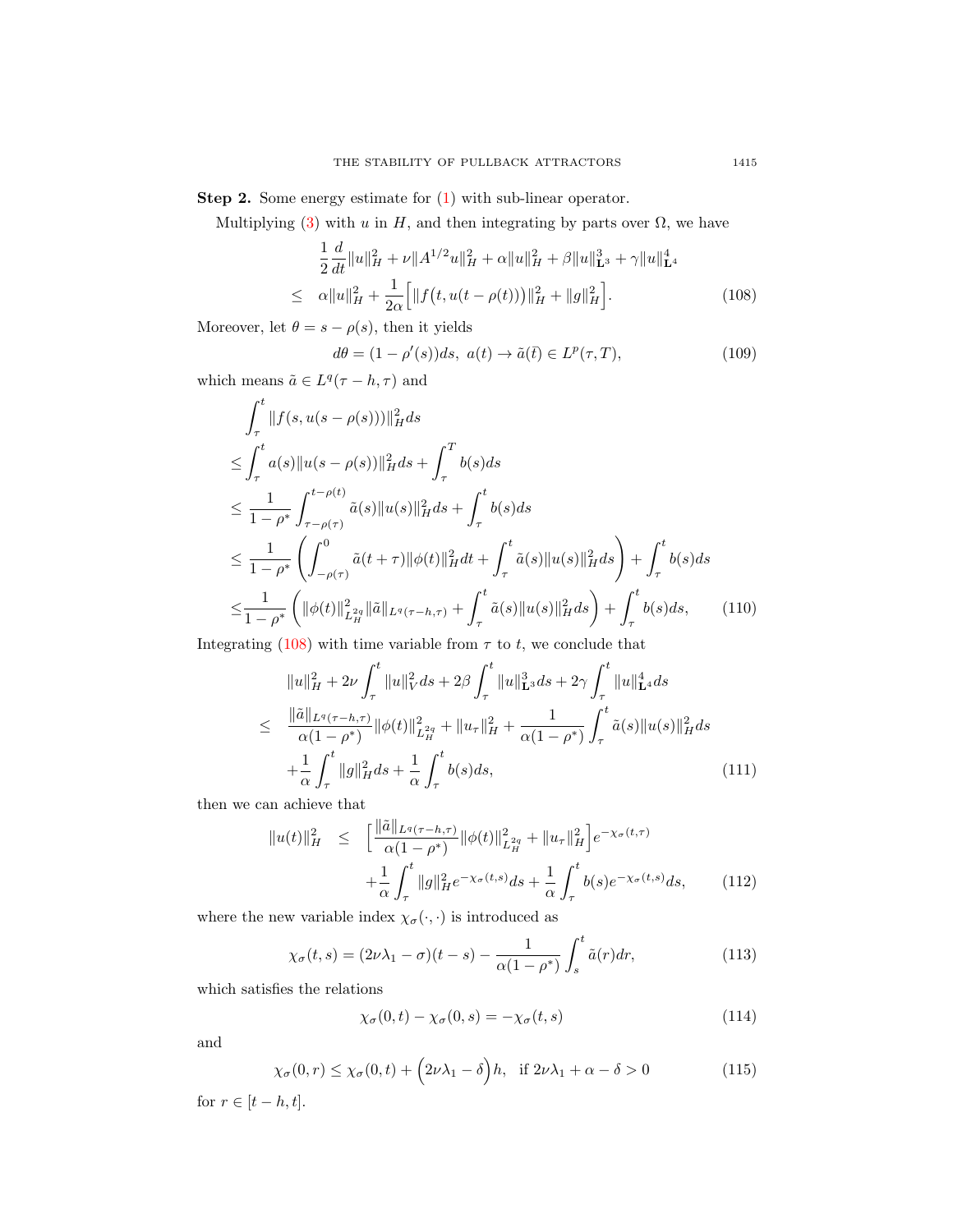Moreover, using the variable index introduced above, we can conclude that

<span id="page-21-0"></span>
$$
2\nu \int_{\tau}^{t} \|u(r)\|_{V}^{2} dr
$$
\n
$$
\leq \frac{\|\tilde{a}\|_{L^{q}(\tau-h,\tau)}}{\alpha(1-\rho^{*})} \|\phi(t)\|_{L^{2q}_{H}}^{2} + \|u_{\tau}\|_{H}^{2}
$$
\n
$$
+ \frac{1}{\alpha} \int_{\tau}^{t} \|g\|_{H}^{2} ds + \frac{1}{\alpha} \int_{\tau}^{t} b(s) ds
$$
\n
$$
+ \frac{1}{\alpha(1-\rho^{*})} \Big[ \frac{\|\tilde{a}\|_{L^{q}(\tau-h,\tau)}}{\alpha(1-\rho^{*})} \|\phi(t)\|_{L^{2q}_{H}}^{2} + \|u_{\tau}\|_{H}^{2} \Big] \int_{\tau}^{t} \tilde{a}(s) e^{-\chi_{\sigma}(s,\tau)} ds
$$
\n
$$
+ \frac{1}{\alpha^{2}(1-\rho^{*})} \int_{\tau}^{t} \|g(s)\|_{H}^{2} ds \int_{\tau}^{t} \tilde{a}(s) ds + \frac{\|b\|_{L^{1}(\tau,T)}}{\alpha^{2}(1-\rho^{*})} \int_{\tau}^{t} \tilde{a}(s) ds. \quad (116)
$$

Step 3. The sufficient condition for asymptotic stability of trajectories inside pullback attractors.

Combining [\(107\)](#page-19-2) with [\(116\)](#page-21-0), we conclude that

$$
2C_{|\Omega|}\beta\langle\|u\|_{V}^{2} + \|v\|_{V}^{2}\rangle|_{\leq t}
$$
  
\n
$$
\leq \frac{2C_{|\Omega|}\beta}{\nu} \Big[ \Big(\frac{1}{\alpha^{2}(1-\rho^{*})} + \int_{\tau}^{t} \tilde{a}(s)ds\Big) \langle\|g(t)\|_{H}^{2}\rangle\|_{\leq t}
$$
  
\n
$$
+ \frac{1}{\alpha} \langle\|b(t)\|_{L^{1}}\rangle|_{\leq t} + \frac{\|b\|_{L^{1}(\tau,T)}}{\alpha^{2}(1-\rho^{*})} \langle\|\tilde{a}(t)\|_{L^{1}}\rangle|_{\leq t} \Big].
$$
\n(117)

and hence the asymptotic stability holds provided that

<span id="page-21-1"></span>
$$
\left(\frac{1}{\alpha^2(1-\rho^*)} + \|\tilde{a}(t)\|_{L^1}\right) \langle \|g(t)\|_{H}^2 \rangle|_{\leq t} + \frac{1}{\alpha} \langle \|b(t)\|_{L^1} \rangle|_{\leq t} + \frac{\|b\|_{L^1(\tau,T)}}{\alpha^2(1-\rho^*)} \langle \|\tilde{a}(t)\|_{L^1} \rangle|_{\leq t} \leq \frac{\nu(2\nu\lambda_1+\alpha)}{2C_{|\Omega|}\beta}.
$$
\n(118)

If we define the generalized Grashof number as  $G(t) = \left(\frac{\langle ||g||_H^2 \rangle_{\leq t}}{\nu^2 \lambda_1}\right)^{1/2}$ , neglecting the positive terms on the left-hand side of [\(118\)](#page-21-1), then a sufficient condition for the asymptotic stability of trajectories inside pullback attractors can be conclude as

<span id="page-21-2"></span>
$$
G(t) \le \left\{ (2\nu\lambda_1 + \alpha) \Big/ \Big[ 2C_{|\Omega|} \beta \nu \lambda_1 \big( \frac{1}{\alpha^2 (1 - \rho^*)} + \| \tilde{a}(t) \|_{L^1} \big) \Big] \right\}^{1/2} = \tilde{K}_0, \qquad (119)
$$

which completes the proof for our first result.

$$
\Box
$$

Remark 5. If we denote

$$
\limsup_{\tau \to -\infty} \frac{1}{t - \tau} \int_{\tau}^{t} b(r) dr = b_0 \in [0, +\infty)
$$
\n(120)

and

$$
\limsup_{\tau \to -\infty} \frac{1}{t - \tau} \int_{\tau}^{t} \tilde{a}(r) dr = \tilde{a}_0 \in [0, +\infty), \tag{121}
$$

such that there exists some  $\sigma > 0$ , the following assumption

$$
\frac{\nu(2\nu\lambda_1 + \alpha)}{2C_{|\Omega|}\beta} > \frac{b_0}{\alpha} + \frac{\|b\|_{L^1(\tau, T)}\tilde{\alpha}_0}{\alpha^2(1 - \rho^*)} + \delta
$$
\n(122)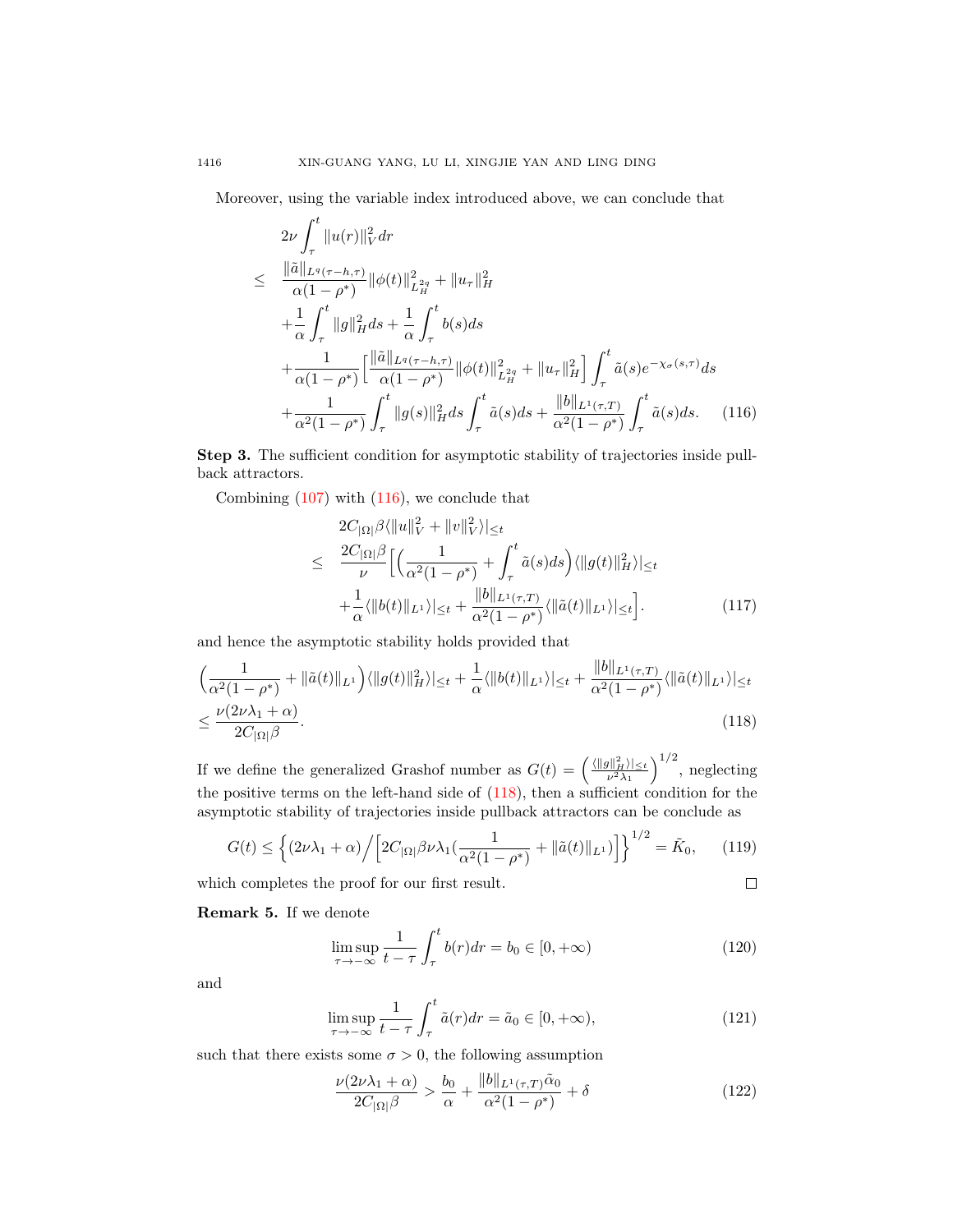holds. Then more precise sufficient condition for the asymptotic stability of pullback attractors is

$$
G(t) \le \left[ \frac{\frac{\nu(2\nu\lambda_1 + \alpha)}{2C_{|\Omega|}\beta} - \frac{b_0}{\alpha} - \frac{\|b\|_{L^1(\tau, T)}\tilde{\alpha}_0}{\alpha^2(1 - \rho^*)}}{\nu^2 \lambda_1 \left(\frac{1}{\alpha^2(1 - \rho^*)} + \|\tilde{a}(t)\|_{L^1}\right)} \right]^{1/2} \tag{123}
$$

which has smaller upper boundedness than  $(119)$ .

5. Further research. The structure and stability of 3D BF equations with delay are investigated in this paper. A future research in the pullback dynamics of  $(1)$  is to study the geometric property of pullback attractors, such as the fractal dimension.

Acknowledgments. Xin-Guang Yang was partially supported by the Fund of Young Backbone Teacher in Henan Province (No. 2018GGJS039) and Henan Overseas Expertise Introduction Center for Discipline Innovation (No. CXJD2020003). Xinjie Yan was partly supported by Excellent Innovation Team Project of "Analysis Theory of Partial Differential Equations" in China University of Mining and Technology (No. 2020QN003). Ling Ding was partly supported by NSFC of China (Grant No. 1196302).

The authors want to express their most sincere thanks to refrees for the improvement of this manuscript. The authors also want to thank Professors Tomás Caraballo (Universidad de Sevilla), Desheng Li (Tianjin University) and Shubin Wang (Zhengzhou University) for fruitful discussion on this subject.

#### REFERENCES

- <span id="page-22-0"></span>[\[1\]](http://www.ams.org/mathscinet-getitem?mr=MR1862662&return=pdf) T. Caraballo and J. Real, [Navier-Stokes equations with delays,](http://dx.doi.org/10.1098/rspa.2001.0807) R. Soc. Lond. Proc. Ser. A Math. Phys. Eng. Sci., 457 (2001), 2441–2453.
- <span id="page-22-1"></span>[\[2\]](http://www.ams.org/mathscinet-getitem?mr=MR2091818&return=pdf) T. Caraballo and J. Real, [Attractors for 2D Navier-Stokes models with delays,](http://dx.doi.org/10.1016/j.jde.2004.04.012) J. Differential Equations, 205 (2004), 271–297.
- <span id="page-22-8"></span>[\[3\]](http://www.ams.org/mathscinet-getitem?mr=MR2976449&return=pdf) A. N. Carvalho, J. A. Langa and J. C. Robinson, *[Attractors for Infinite-Dimensional Non-](http://dx.doi.org/10.1007/978-1-4614-4581-4)*[Autonomous Dynamical Systems](http://dx.doi.org/10.1007/978-1-4614-4581-4), Springer, New York–Heidelberg–Dordrecht–London, 2013.
- <span id="page-22-14"></span>[\[4\]](http://www.ams.org/mathscinet-getitem?mr=MR3195360&return=pdf) J. García-Luengo, P. Marín-Rubio and G. Planas, [Attractors for a double time-delayed 2D](http://dx.doi.org/10.3934/dcds.2014.34.4085) [Navier-Stokes model,](http://dx.doi.org/10.3934/dcds.2014.34.4085) Disc. Contin. Dyn. Syst., 34 (2014), 4085–4105.
- <span id="page-22-10"></span>[5] D. Li, Q. Liu and X. Ju, Uniform decay estimates for solutions of a class of retarded integral inequalities, J. Differential Equations, Accepted, 2020.
- <span id="page-22-3"></span>[\[6\]](http://www.ams.org/mathscinet-getitem?mr=MR3962512&return=pdf) L. Li, X.-G. Yang, X. Li, X. Yan and Y. Lu, [Dynamics and stability of the 3D Brinkman-](http://dx.doi.org/10.3233/ASY-181512)[Forchheimer equation with variable delay \(I\),](http://dx.doi.org/10.3233/ASY-181512) Asymptot. Anal., 113 (2019), 167–194.
- <span id="page-22-11"></span>[\[7\]](http://www.ams.org/mathscinet-getitem?mr=MR0259693&return=pdf) J.-L. Lions, Quelques Méthodes de Résolution des Problémes aux Limites Non Linéaires, Dunod, Gauthier-Villars, Paris, 1969.
- <span id="page-22-2"></span>[\[8\]](http://www.ams.org/mathscinet-getitem?mr=MR2600726&return=pdf) P. Marín-Rubio and J. Real, [Pullback attractors for 2D-Navier-Stokes equations with delays](http://dx.doi.org/10.3934/dcds.2010.26.989) [in continuous and sub-linear operators,](http://dx.doi.org/10.3934/dcds.2010.26.989) Discrete Contin. Dyn. Syst., 26 (2010), 989–1006.
- <span id="page-22-5"></span>[9] D. A. Nield, [The limitations of the Brinkman-Forchheimer equation in modeling flow in a](http://dx.doi.org/10.1016/0142-727X(91)90062-Z) [saturated porous medium and at an interface,](http://dx.doi.org/10.1016/0142-727X(91)90062-Z) Int. J. Heat Fluid Flow, 12 (1991), 269-272.
- <span id="page-22-6"></span>[\[10\]](http://www.ams.org/mathscinet-getitem?mr=MR2492141&return=pdf) Y. Ouyang and L. Yang, [A note on the existence of a global attractor for the Brinkman-](http://dx.doi.org/10.1016/j.na.2008.02.121)[Forchheimer equations,](http://dx.doi.org/10.1016/j.na.2008.02.121) Nonlinear Anal., 70 (2009), 2054–2059.
- <span id="page-22-12"></span>[\[11\]](http://www.ams.org/mathscinet-getitem?mr=MR3526306&return=pdf) Y. Qin, Integral and Discrete Inequalities and Their Applications, Vol. I: Linear Inequalities and Vol. II: Nonlinear Inequalities, Birkhäser, Basel/Boston/Berlin, 2016.
- <span id="page-22-13"></span>[\[12\]](http://www.ams.org/mathscinet-getitem?mr=MR916688&return=pdf) J. Simon, [Compact sets in the space](http://dx.doi.org/10.1007/BF01762360)  $L^p(0,T;B)$ , Ann. Mat. Pura Appl., 146 (1987), 65–96.
- <span id="page-22-9"></span>[\[13\]](http://www.ams.org/mathscinet-getitem?mr=MR1441312&return=pdf) R. Temam, [Infinite-Dimensional Dynamical Systems in Mechanics and Physics](http://dx.doi.org/10.1007/978-1-4612-0645-3) , Second edition. Applied Mathematical Sciences, 68. Springer-Verlag, New York, 1997.
- <span id="page-22-4"></span>[\[14\]](http://www.ams.org/mathscinet-getitem?mr=MR1800941&return=pdf) R. Temam and A. Miranville, Mathematical Modeling in Continuum Mechanics, Cambridge University Press, Cambridge, 2001.
- <span id="page-22-7"></span>[\[15\]](http://www.ams.org/mathscinet-getitem?mr=MR2388758&return=pdf) D. Uğurlu, [On the existence of a global attractor for the Brinkman-Forchheimer equations,](http://dx.doi.org/10.1016/j.na.2007.01.025) Nonlinear Anal., 68 (2008), 1986–1992.